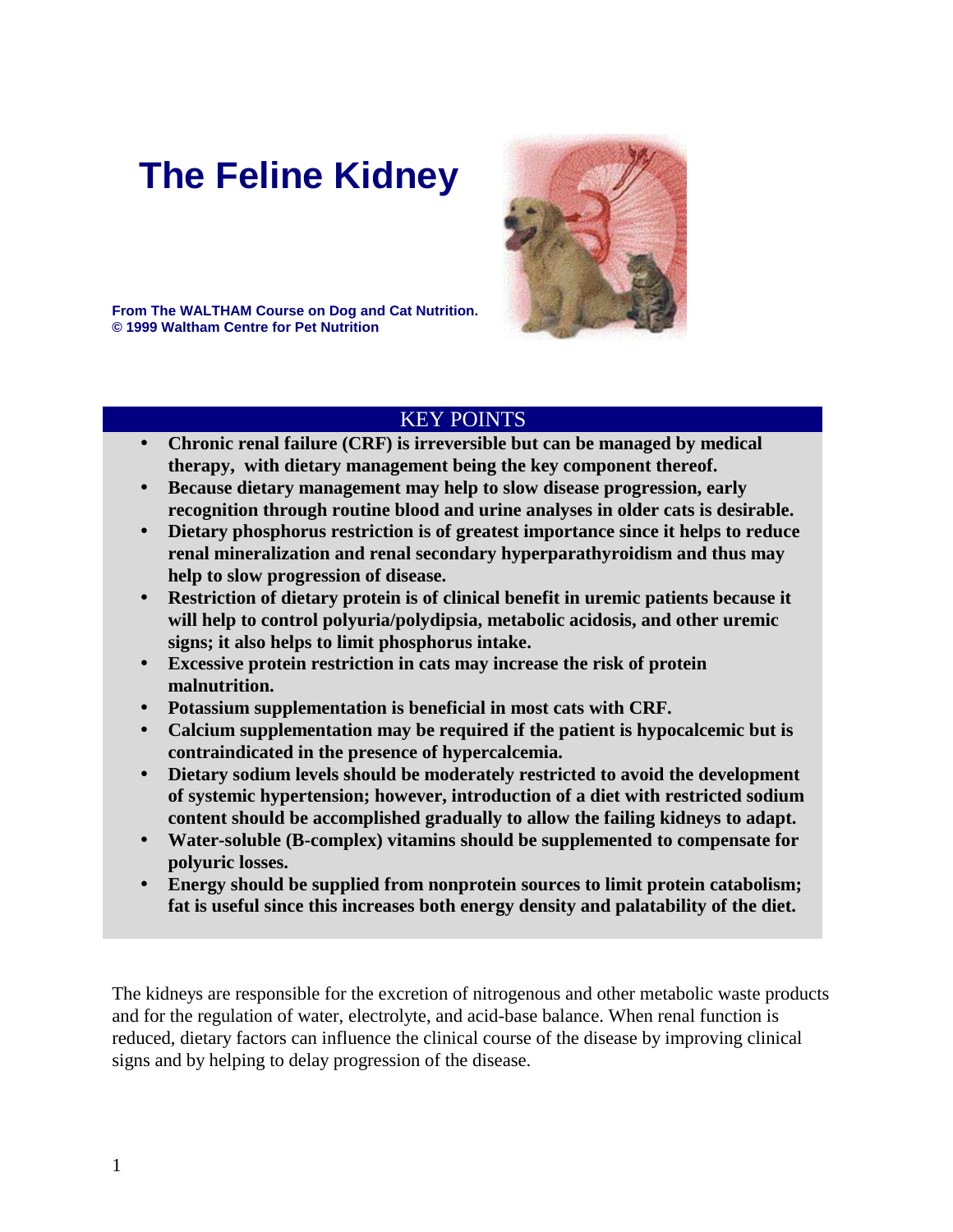# **ANATOMY**

The kidneys are paired organs that receive approximately 20% of the cardiac output via the renal arteries. Each kidney consists of an outer cortex and an inner medulla that projects into the renal pelvis. The ureter is a tubular structure that conveys urine from the renal pelvis to the bladder.



Diagrammatic representation of the kidney



The nephron is the functional unit for urine production*.* At the proximal end of the nephron, the cup-shaped Bowman's capsule receives filtered blood from a dense network of capillaries, the glomerulus. The tubule that leads from the Bowman's capsule is divided into the proximal convoluted tubule, the loop of Henle (which extends into the renal medulla), and the distal convoluted tubule. Along with those of several other nephrons, the distal convoluted tubule opens into a common collecting duct, and the ducts converge at the renal pelvis.

Blood is conveyed to the glomerulus by the afferent arteriole branch of the renal artery and leaves via the narrower efferent arteriole. Subsequently, the vessel divides into capillaries that surround the nephron tubules and eventually drain into the renal vein.

### **FUNCTION**

The kidney is a complex organ with many functions. Through the production of urine, it excretes the waste products of protein metabolism and regulates the extracellular environment with respect to fluid, electrolyte, and acid-base balance. The kidney also has a biosynthetic role and is involved in the production of renin, erythropoietin, prostaglandins, and vitamin  $D_3$ . In addition, the kidney is able to perform gluconeogenesis under conditions of starvation and is an important site for degradation of some peptide hormones.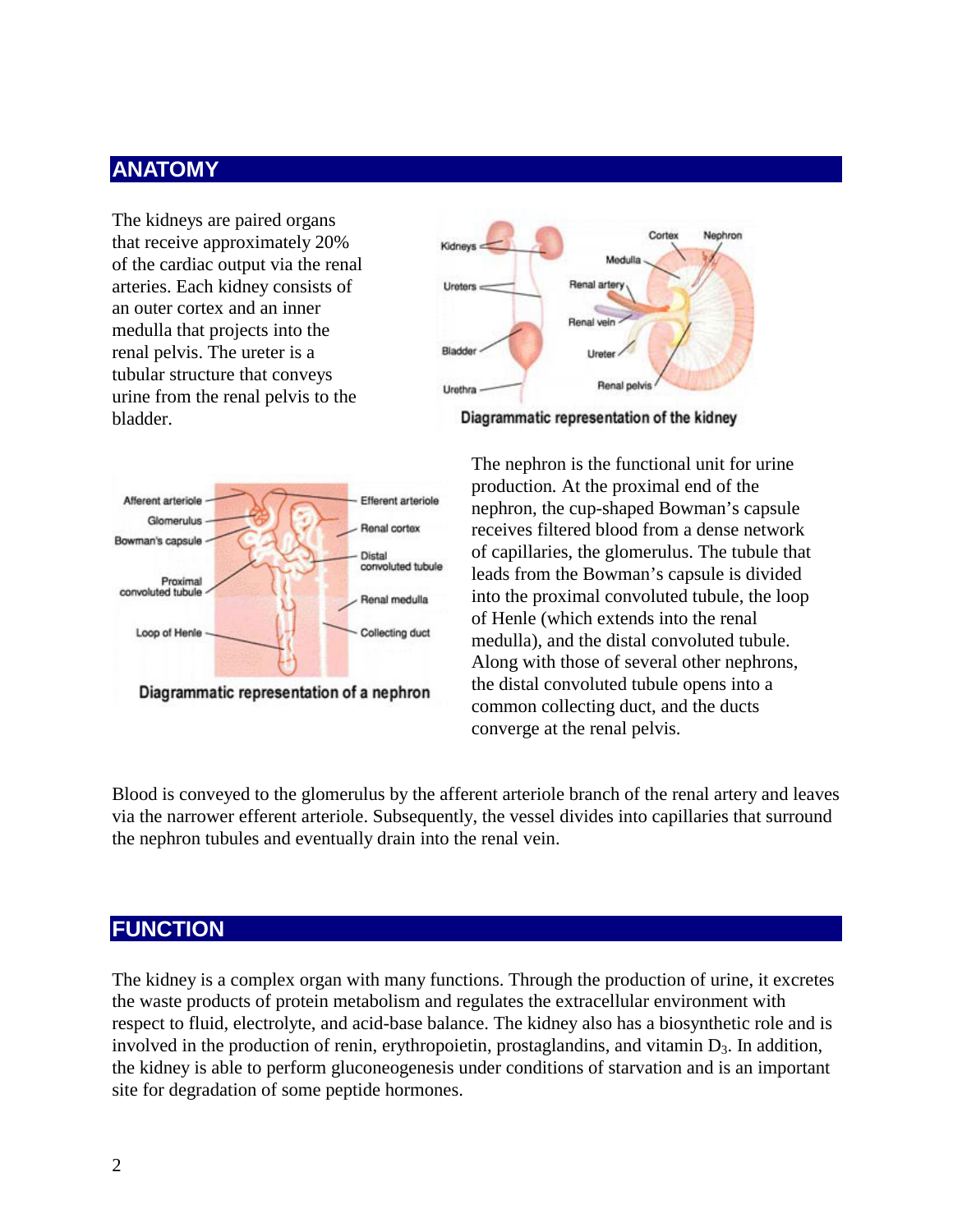Urine is produced by the ultrafiltration of blood from the glomerulus and subsequent modification of the filtrate in the renal tubule. Filtration is aided by the hydrostatic pressure created as a result of the difference in diameter of the afferent and efferent arterioles. In the normal kidney, large plasma proteins and blood cells are retained within the glomerular capillaries but other plasma constituents pass into the capsular space and then into the tubule lumen. Most filtered substances are reabsorbed either passively or by active transport across the tubular membrane back into the blood, while other substances are secreted into the tubular fluid to become part of the urine. The modified filtrate finally emerges from a collecting duct as urine.

# **Excretory Function**

The kidneys excrete nitrogenous and other waste products of protein metabolism, including:

- **Urea**
- **Creatinine**
- **Uric acid**
- **Phosphate**
- **Sulfate**

Other potentially toxic substances, such as drugs or poisons, are also excreted by the kidneys. Excretory products are concentrated in the urine if they are poorly reabsorbed following glomerular filtration or if they are actively secreted into the tubular fluid.

# **Regulatory Function**

The kidneys are responsible for the maintenance of water, electrolyte, and acid-base balance in the body.

- **Water homeostasis** by the kidney is mediated by antidiuretic hormone (ADH), also known as vasopressin, which is secreted by the posterior pituitary gland in response to raised plasma osmotic pressure. The hormone acts to increase water reabsorption in renal tubules by increasing the permeability of the collecting duct.
- The kidneys are of primary importance in maintaining **sodium homeostasis** but are also involved in the regulation of other electrolytes, particularly potassium, phosphate, and calcium. Aldosterone, a mineral corticoid hormone secreted by the adrenal gland, promotes sodium retention and potassium loss. Atrial naturietic peptide is released from cells in the atria in response to distension of the right atrium and promotes sodium and water excretion and therefore opposes the effects of renin and aldosterone.
- The kidneys have a major role in controlling **acid-base equilibrium** of the plasma. Renal regulation of acid-base balance is achieved through a combination of selective hydrogen ion excretion, bicarbonate ion reabsorption or regeneration, and the presence of urinary buffers, including phosphate and ammonia**.**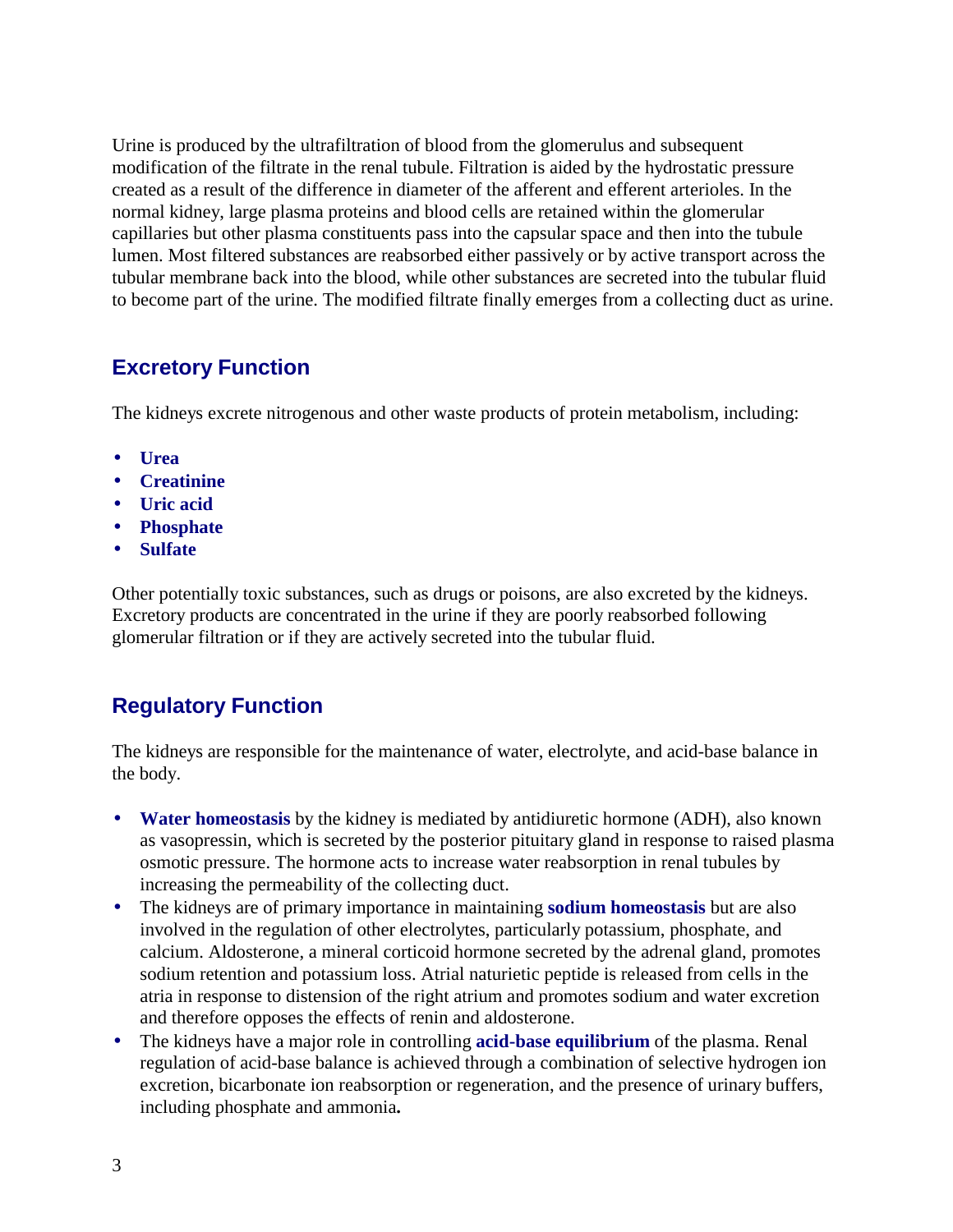# **Biosynthetic Function**

The kidneys are involved in the biosynthesis of renin, erythropoietin, and vitamin  $D_3$  (calcitriol) and of prostaglandins and antihypertensive lipids.

• **Renin** is secreted by the kidney in response to lowered intraarteriole pressure. It transforms angiotensinogen to angiotensin I, which is then converted to its active form, angiotensin II, by an "angiotensin-converting enzyme," primarily in the lungs. Angiotensin II causes vasoconstriction, retention of sodium and water, and increased thirst, which combine to



raise blood pressure both in the glomerulus (to maintain glomerular filtration) and in the systemic circulation.

- The kidney also produces substances (lipids and prostaglandins) that are **antihypertensive** in their action and oppose the effects of renin.
- **Erythropoietin** is necessary for red blood cell formation in bone marrow.
- The **conversion of vitamin D**<sub>3</sub> to its active form  $\alpha$ -1,25-dihydroxycholecalciferol (calcitriol) is carried out in the kidneys and mediated by the enzyme 1-α-hydroxylase in response to a fall in plasma calcium concentration. Activation is facilitated by parathyroid hormone (PTH). Active vitamin  $D_3$  promotes calcium absorption in the gut.

# **CLINICAL DISORDERS**

Renal failure is defined as the inability of the kidneys to adequately perform their normal functions resulting in the development of azotemia and disturbances of fluid, electrolyte, and acid-base balance. Because the kidney has a large functional reserve capacity, signs of disease do not occur until 65-75% of nephrons have been destroyed. Renal disease may therefore be present for some time before renal failure is detected.

Renal failure may be described as acute or chronic. Renal failure is regarded as chronic if it is of more than 2 weeks' duration.

*Azotemia,* which develops as a consequence of excretory failure, is the increased concentrations of urea, creatinine or other nonprotein nitrogenous compounds in blood and is associated with a reduction in glomerular filtration rate (GFR). It may, however, be the result of pre- or postrenal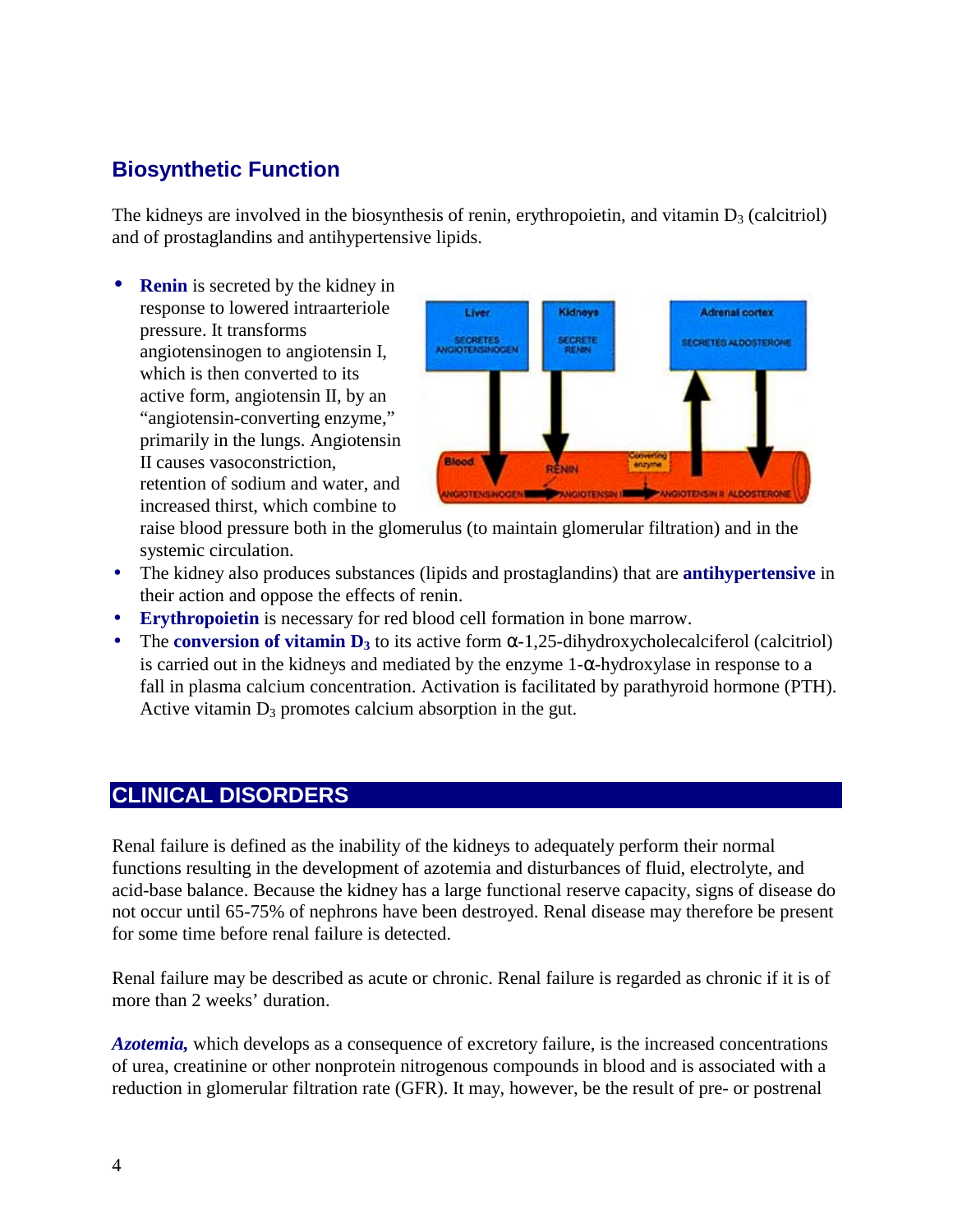factors, as well as primary renal disease. Azotemia may be present in animals without overt signs of clinical disease.

*Glomerular filtration rate* is the rate of fluid movement through the glomerular capillary walls into Bowman's space.

*Uremia* is the polysystemic toxic syndrome that develops with the progression of renal failure and is characterized by the presence of clinical signs in association with azotemia. Presenting clinical signs are likely to include:

- **Polyuria** and **polydipsia**
- **Anorexia** and **weight loss**
- **Lethargy**
- **Pallor** and/or **ulceration** of mucous membranes
- **Vomiting** and perhaps **diarrhea**
- **Neurologic signs** in some cases

# **Acute Renal Failure**

Acute renal failure (ARF) describes a sudden reduction in renal function associated with a sudden decrease in GFR and the rapid development of azotemia and uremia. Intrarenal causes of ARF include:

- **Acute tubular necrosis** (nephrosis) resulting from injury due to nephrotoxins or ischemia
- **Acute nephritis**, usually associated with septicemia or chronic infections, such as pyometritis, cutaneous abscess, or pyothorax
- **Idiopathic** (i.e., no cause can be determined)
- **Acute trauma**

Acute renal failure of renal origin must be differentiated from azotemia of prerenal or postrenal origin.

*Prerenal azotemia* is a consequence of reduced renal perfusion and may result from shock, dehydration, heart failure, hypoadrenocorticism, thrombosis of the renal artery, or massive blood loss. In prerenal azotemia, there is an increased urine specific gravity (>1.035) if there is no concurrent renal disease or other disorder affecting urine concentrating ability. Prolonged ischemia will result in acute tubular necrosis and ARF.

**Postrenal azotemia** results when urine outflow is obstructed; the most usual cause is urolithiasis. Obstruction may also occur as a result of neoplasms, anatomic abnormalities, herniation, or damage to part of the lower urinary tract. If unrelieved, the obstruction can lead to the rapid development of ARF or, if the lesion is unilateral, to hydronephrosis. Rupture of the urinary tract may also result in postrenal azotemia but is not always associated with renal failure. Hyperkalemia can be a serious complication of urinary obstruction.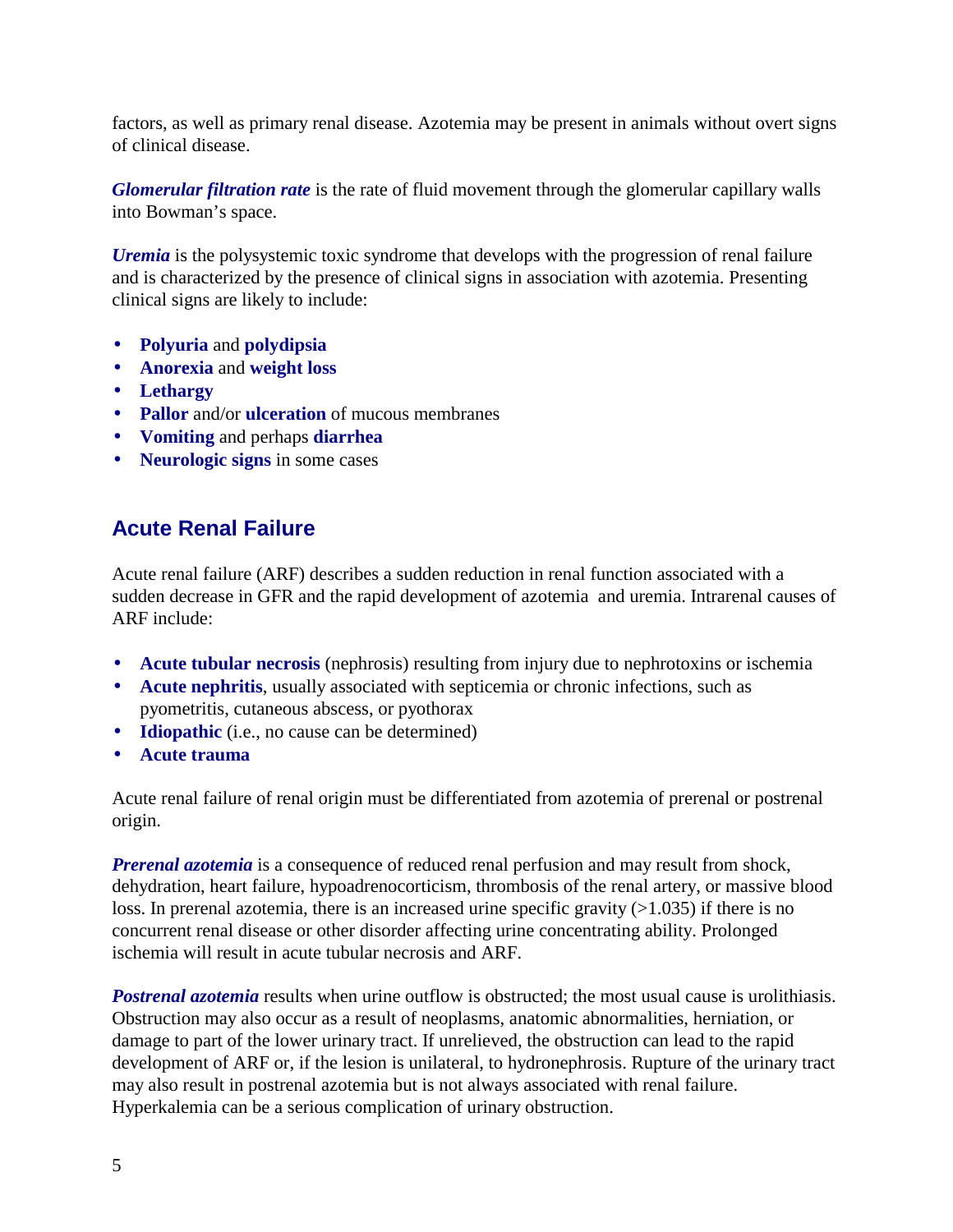#### *Nephrotoxins* include:

- **Ethylene glycol** (in antifreeze)
- **Antibiotics:** aminoglycosides, tetracycline, cyclosporin
- **Chemotherapeutics:** amphotericin B, *cis*-platinum, doxorubicin
- **Anesthetics:** methoxyflurane
- **Heavy metals:** lead, thallium, zinc, arsenic, mercury
- **Hypercalcemia:** malignancies, hyperparathyroid, vitamin D toxicity
- **Other causes:** carbon tetrachloride, chloroform, iodinated contrast media

# *Clinical Signs*

Initial signs of ARF may be vague and include:

- **Lethargy** and **depression**
- **Anorexia**
- **Nausea** and **vomiting**
- **Dehydration**
- **Kidney pain** in some cases
- **Oliguria** (<7 ml urine/kg bodyweight/day)
- Occasionally, **anuria** (<2 ml urine/kg bodyweight/day) or polyuria (>15 ml urine/kg bodyweight/day)

If untreated, renal failure progresses and may result in severe systemic disease, manifesting as:

- **Shock**
- **Disseminated intravascular coagulation** (DIC)
- **Respiratory distress**
- **Neurologic disturbances**
- **Coma** and **death**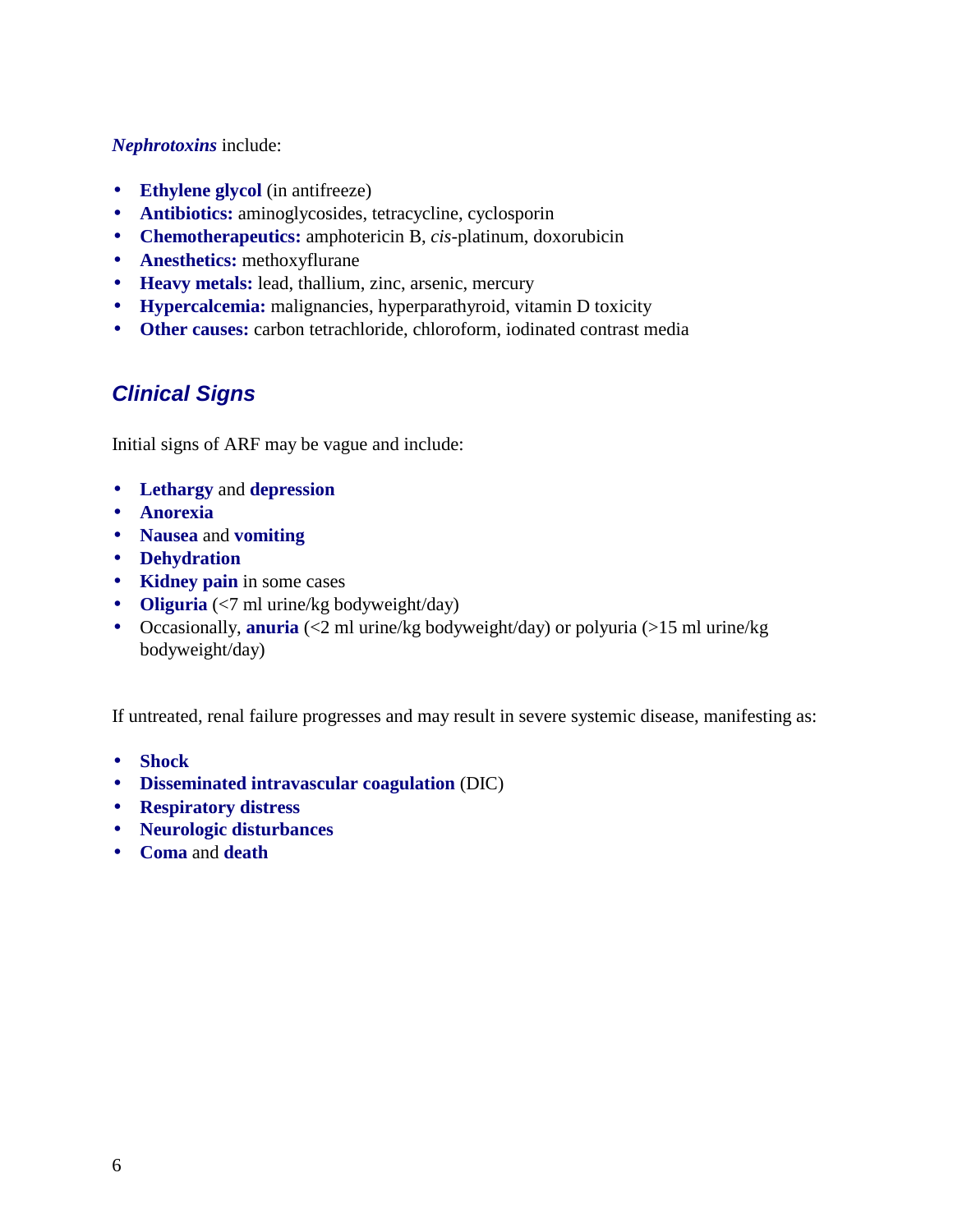# *Laboratory Findings*

#### *Hematology*

- Regenerative anemia associated with blood loss
- Thrombocytopenia
- Stress or inflammatory leukogram
- Basophilic stippling of red blood cells in lead toxicity
- Raised packed cell volume (PCV) if dehydrated

### *Biochemistry*

- Raised blood urea nitrogen (BUN), which may be influenced by dietary protein intake, dehydration, or gastrointestinal (GI) hemorrhage
- Raised plasma creatinine
- Hyperkalemia
- Hyperphosphatemia
- Hypercalcemia in some cases; low or normal serum calcium in others

### *Urinalysis and Urine Culture*

- Specific gravity:
	- $\langle 1.035 1.040$  in primary renal failure
	- $-$  >1.045 in prerenal azotemia
- Osmolality:
	- $<$  350 mOsm/L (dilute) in primary renal failure
	- >500 mOsm/L (concentrated) in prerenal azotemia
- Urinary sediments (protein, blood, crystals, tubular casts, and/or cells, depending on etiology)
- Positive urine culture with pyelonephritis

Some animals may present with acute onset of renal failure but with a history of signs, including weight loss and polyuria/polydipsia, suggestive of chronic disease. It is important to distinguish between patients with ARF and those with acute decompensation of CRF since, with early and appropriate treatment, the prognosis is much better for patients with ARF.

|                     | Acute renai fallure                       | Chronic renal failure                                  |
|---------------------|-------------------------------------------|--------------------------------------------------------|
| History             | Previously healthy                        | PUPD, inappetence, weight loss                         |
| Body soors          | Normal                                    | May be thin to cachectic                               |
| Kidney size         | Normal la enlarged                        | Variable; normal, small and irregular,<br>or enterped. |
| Алаетка:            | Possible from blood loss<br>or heemolysis | Common, due to lack of enviropoietin                   |
| <b>Polassium</b>    | + Hyperkalaemic                           | * Hyperkalaemic                                        |
| <b>Phosphorus</b>   | Heberphosphetaernic                       | Hyperphosphateemic (same)                              |
| <b>Urns sadment</b> | Active: Casts, debris                     | <b>Inactive usually</b>                                |
| Urine production    | Amunic, diligante or polyunic             | <b>Polyunc</b>                                         |
| <b>Prognosis</b>    | Patentially reversible                    | Inteversible: but manageable                           |

Clues to the Differentiation of Acute Verses chronic renal failure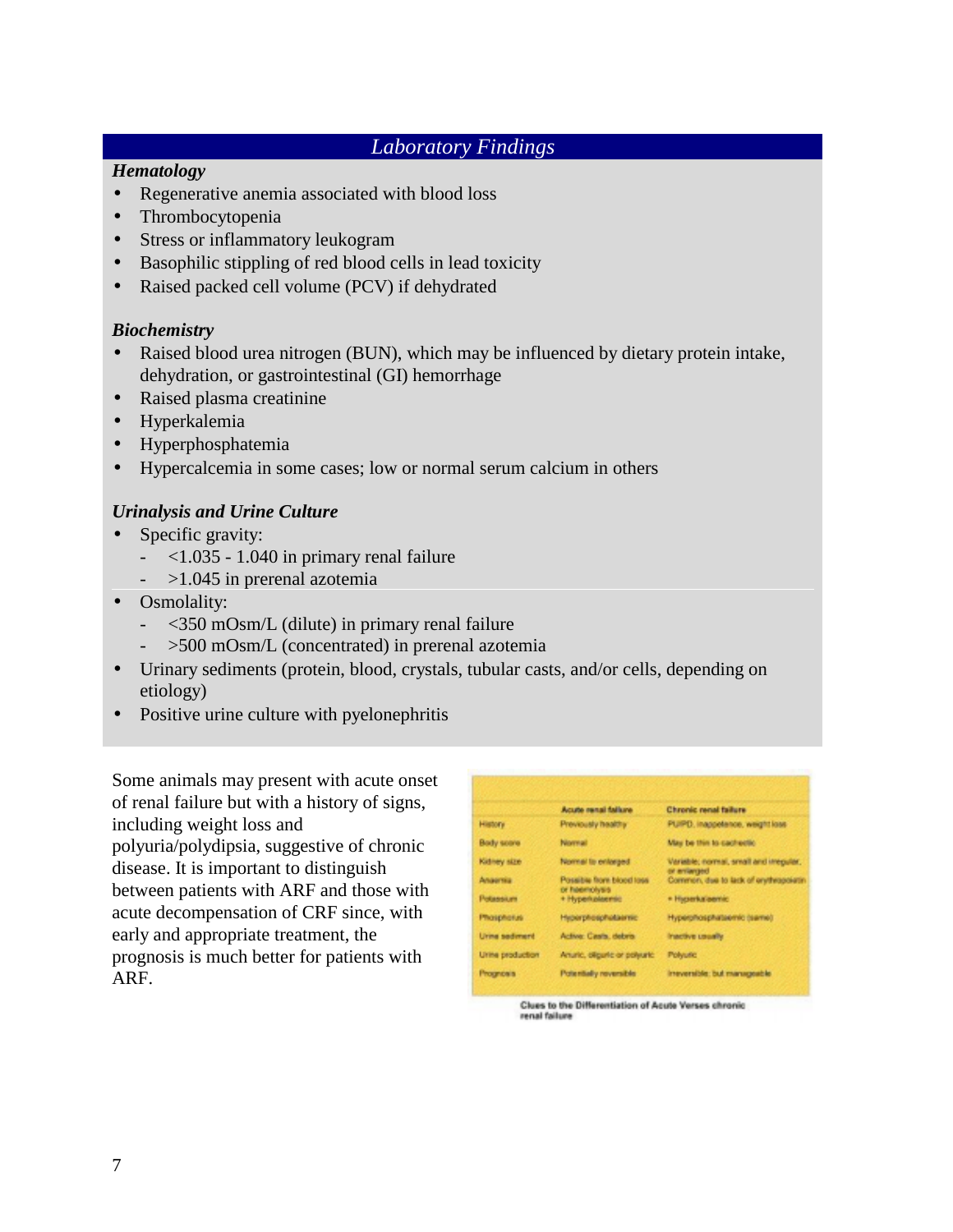# *Diagnosis*

Diagnosis of ARF is based on the acute onset of azotemia (of renal origin), an inability to concentrate urine, and uremic signs, which may be accompanied by oliguria. The history may reveal exposure to causal factors including trauma, nephrotoxins, and ischemic injury. It is important to differentiate ARF from CRF.

# *Management*

Acute renal failure is potentially reversible, but successful management involves:

- Early recognition of disease
- Identification and treatment of specific causes
- Anticipation of potential renal damage associated with known risk factors
- Prompt implementation of therapy to support renal function and prevent progression of organ failure

Initially, treatment is aimed at the correction of life-threatening abnormalities:

- **Dehydration**
- **Hyperkalemia**
- **Metabolic acidosis**

 Fluid therapy is of primary importance, and rehydration with Hartmann's solution or 0.9% NaCl may be sufficient to correct mild hyperkalemia and metabolic acidosis. Once rehydrated, diuresis is promoted to eliminate uremic waste and to optimize renal blood flow and GFR. Fluids with a lower sodium content (e.g., 0.45% NaCl and 2.5% dextrose) should be given, and fluid input should equal output. If the animal remains oliguric, appropriate diuretic therapy may be introduced.

Additional therapeutic measures that may be required include:

- **Avoidance** of nephrotoxic drugs
- **Gastric protectants** and **antiemetics** to alleviate GI disturbances
- **Potassium supplementation** in stabilized, polyuric patient with hypokalemia
- **Nutritional support**
- **Insulin** (with glucose) to correct severe hyperkalemia
- **Calcium gluconate** to counteract the immediate effect of hyperkalemia on myocardium
- **Sodium bicarbonate** to correct metabolic acidosis (if pH <7.1) and/or hyperkalemia
- Institution of **antihypertensive therapy**
- **Antibiotic therapy** if a urinary tract infection is present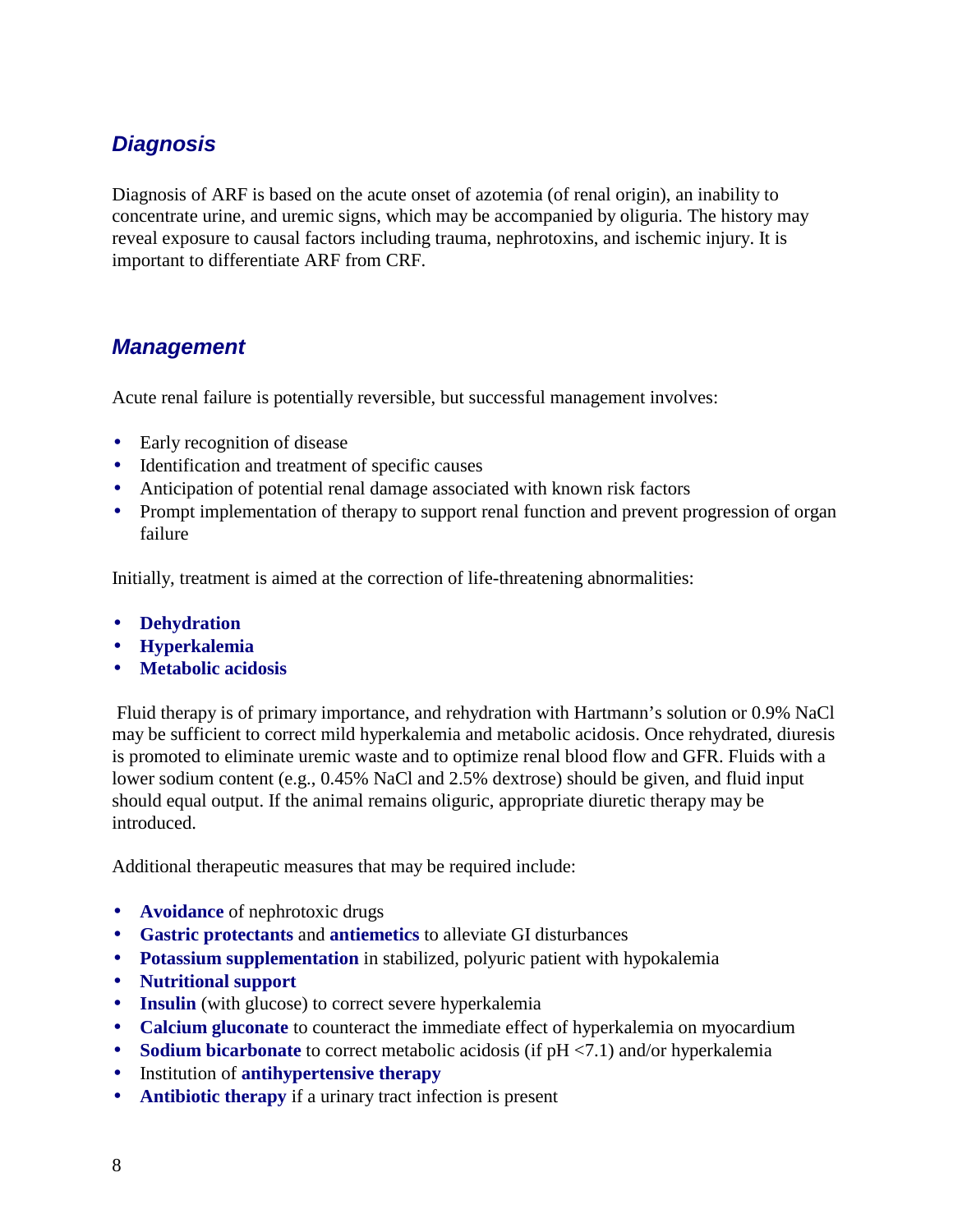If there is no response to aggressive therapy within 24 to 36 hours, peritoneal dialysis should be considered.

# *Dietary Management*

Maintenance of energy intake is important in uremic patients to prevent the catabolism of tissue proteins to meet energy requirements.

Subsequently, nutritional support must be provided. The principles of dietary therapy are the same as those outlined for the management of CRF. The anorexic patient may be encouraged to eat by a variety of methods, but if voluntary intake is insufficient, some form of enteral tube feeding may be required. Nasoesophageal or nasogastric intubation is preferred since it does not require general anesthesia.

# **Chronic Renal Failure**

Chronic renal failure is a relatively common syndrome in older cats and represents the end stage of a number of renal diseases. It is a condition in which existing renal damage is irreversible and often progressive, but dietary measures can improve the clinical signs of uremia associated with CRF and may help to slow progression of the condition. Clinical signs of CRF are not apparent until at least 65-75% of renal tissue is destroyed; thus unless blood and urine parameters are routinely monitored, early cases often go undetected.

### *Laboratory Findings*

#### *Hematology*

- Normocytic normochromic nonregenerative, or poorly regenerative, anemia
- Reduced platelet count

#### *Biochemistry*

- Raised BUN
- Raised plasma creatinine
- Hyperphosphatemia
- Hypokalemia or, in some (usually advanced) cases, hyperkalemia
- Decreased total CO<sub>2</sub> (metabolic acidosis)
- Hypercholesterolemia

#### *Urinalysis*

- Specific gravity: <1.035 1.040 (often <1.018)
- Sediment (protein, blood, crystals, and/or casts on etiology)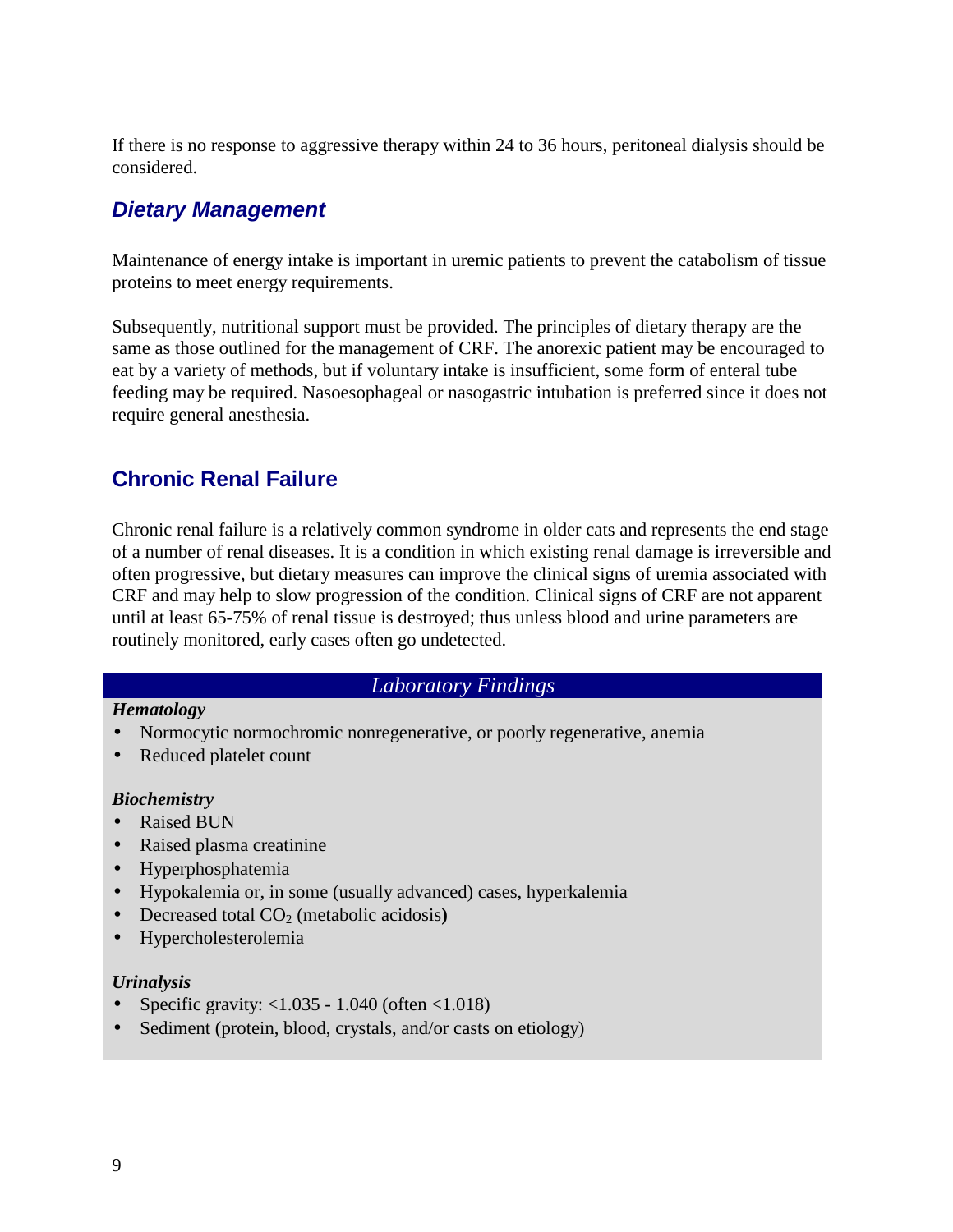# *Etiology*

A number of renal diseases may result in CRF, but in advanced cases it is not always possible to differentiate between them. Specific causes of CRF include

- Glomerulonephritis
- Pyelonephritis
- Chronic interstitial nephritis
- Renal amyloidosis
- Neoplasia, especially lymphosarcoma
- Hydronephrosis
- Renal urolithiasis
- Congenital renal disease
- Feline infectious peritonitis

### **Glomerulonephritis**

Glomerulonephritis is usually caused by the deposition of immune complexes within the glomeruli and subsequent inflammatory reaction. It can occur in association with any disease in which antigen-antibody complexes are formed, including infection (e.g., feline leukemia virus, feline infectious peritonitis), neoplasia, parasitism, and autoimmune disease. In the early stages, corticosteroid therapy may help to stabilize the patient in the short term, but most cases eventually progress to CRF.

This primary glomerular disease results in proteinuria which may progress to the development of nephrotic syndrome and/or CRF. Restricted-protein diets suitable for the management of CRF are recommended for asymptomatic cases.

Nephrotic syndrome is a consequence of advanced glomerular disease characterized by marked proteinuria and hypoalbuminemia and then generalized edema. In severe cases, it may be complicated by the presence of CRF.

Management of nephrotic syndrome involves a combination of dietary therapy, correction of hypovolemia using intravenous plasma expanders, and diuretic therapy to remove retained edema fluid. In cases that are complicated by the presence of CRF with azotemia, the dietary protein level should be balanced such that the clinical signs of uremia are controlled while, as much as possible, allowing for the correction of hypoalbuminemia.

### **Pyelonephritis**

Pyelonephritis is an inflammatory condition of the renal parenchyma caused by bacterial infection; in the majority of cases, the involvement is bilateral. Most are associated with an ascending urinary tract infection due to vesicoureteral reflux, but hematogenous infection can occur if there is preexisting tissue damage or urinary obstruction that interferes with elimination of bacteria. Inflammation and suppuration of the kidney are followed by tissue destruction and fibrosis, which may eventually lead to CRF.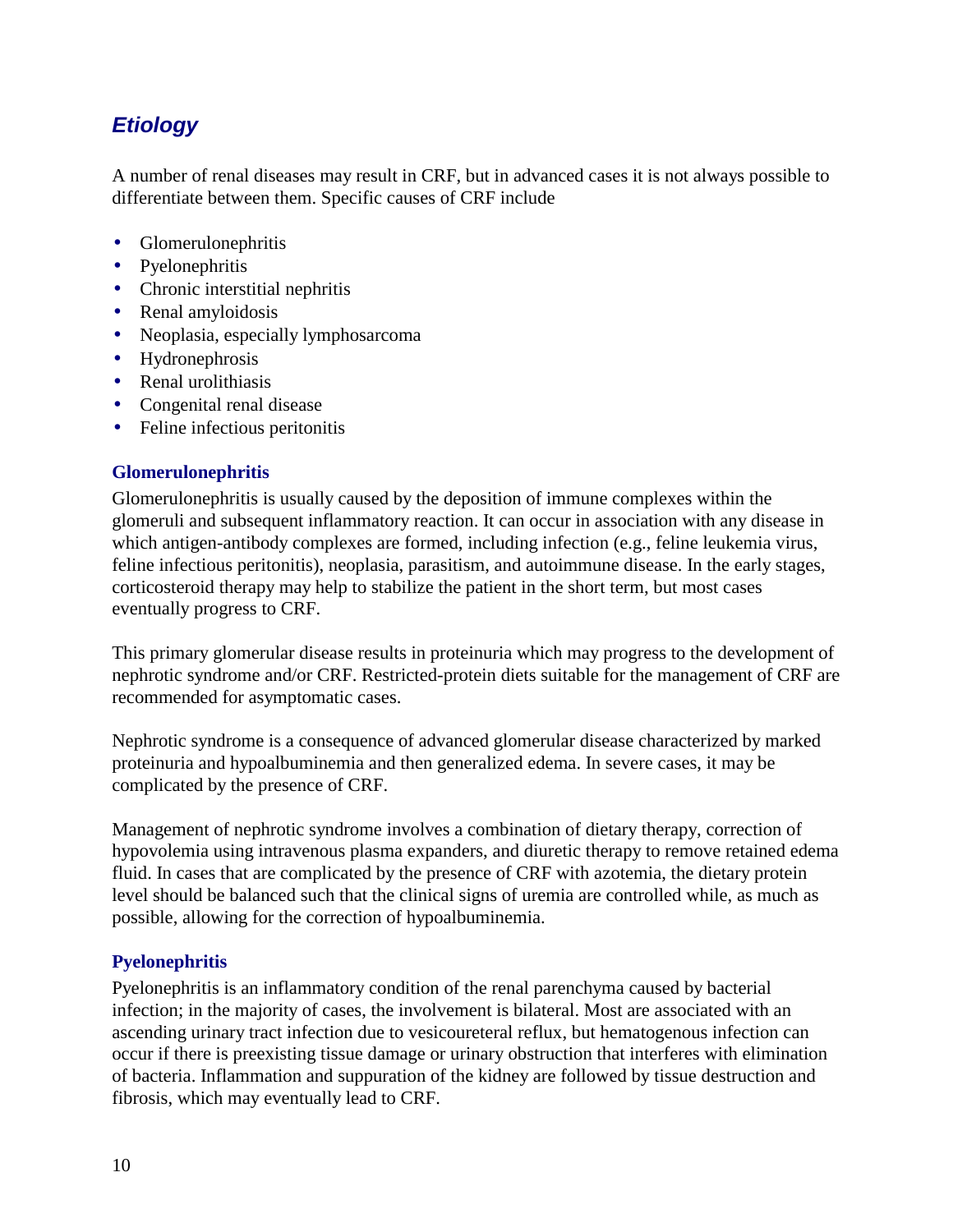Acute cases present with signs of urinary tract infection plus fever, vomiting, and lumbar pain. Appropriate antibacterial therapy is essential at this stage, as is treatment of any underlying cause. Chronic cases occur if the infection is not completely eliminated and/or the reflux persists and may be either asymptomatic or show episodic exacerbation with acute signs. Antibacterial therapy is indicated if bacteriuria is present, and patients with uremic signs should be managed accordingly.

### **Renal Amyloidosis**

Renal amyloidosis is caused by the deposition of a hyaline protein, amyloid, in renal tubules (as opposed to the glomeruli in dogs) and usually occurs in association with other chronic systemic inflammatory disease. A familial predisposition has been reported in the Abyssinian breed.

### **Renal Neoplasia**

Primary renal neoplasia is rare in the cat but renal carcinomas do occasionally occur, giving rise to weight loss, anorexia, pyrexia, and hematuria. Lymphosarcoma is the commonest tumor affecting the feline kidney and is often associated with feline leukemia virus infection. CRF develops if both kidneys are affected or if the contralateral kidney is nonfunctional.

### **Hydronephrosis**

Hydronephrosis may occur in a kidney following complete or partial obstruction to urine outflow from that kidney. Back-pressure causes dilation of the renal pelvis leading to progressive ischemic atrophy and necrosis of renal parenchyma. This can result in a grossly enlarged, fluidfilled kidney with a much reduced mass of functional tissue. Hydronephrosis may be complicated by infection resulting in pyonephrosis, which presents clinically and is treated as for pyelonephritis.

Bilateral, complete obstruction results in the rapid development of ARF before extensive hydronephrotic changes are evident. CRF will develop only if both kidneys are affected (if, for example, the obstruction is partial and bilateral) or if function is otherwise impaired in the contralateral kidney.

### **Renal Urolithiasis**

Renal urolithiasis is rare in cats since most feline uroliths form in the bladder. When present, however, they may obstruct urine outflow (leading to ARF or hydronephrosis), predispose to pyelonephritis, and cause local damage to renal parenchyma.

It is possible to dissolve nonobstructing uroliths of some types (particularly struvite) by medical and/or dietary means*.* Surgical intervention is indicated when dissolution in situ is not possible or if more urgent removal of the urolith is required.

Treatment involves the early relief of any obstruction, where possible, or removal of the affected kidney if the remaining kidney is functioning normally. Appropriate therapeutic measures should be introduced if signs of CRF are evident.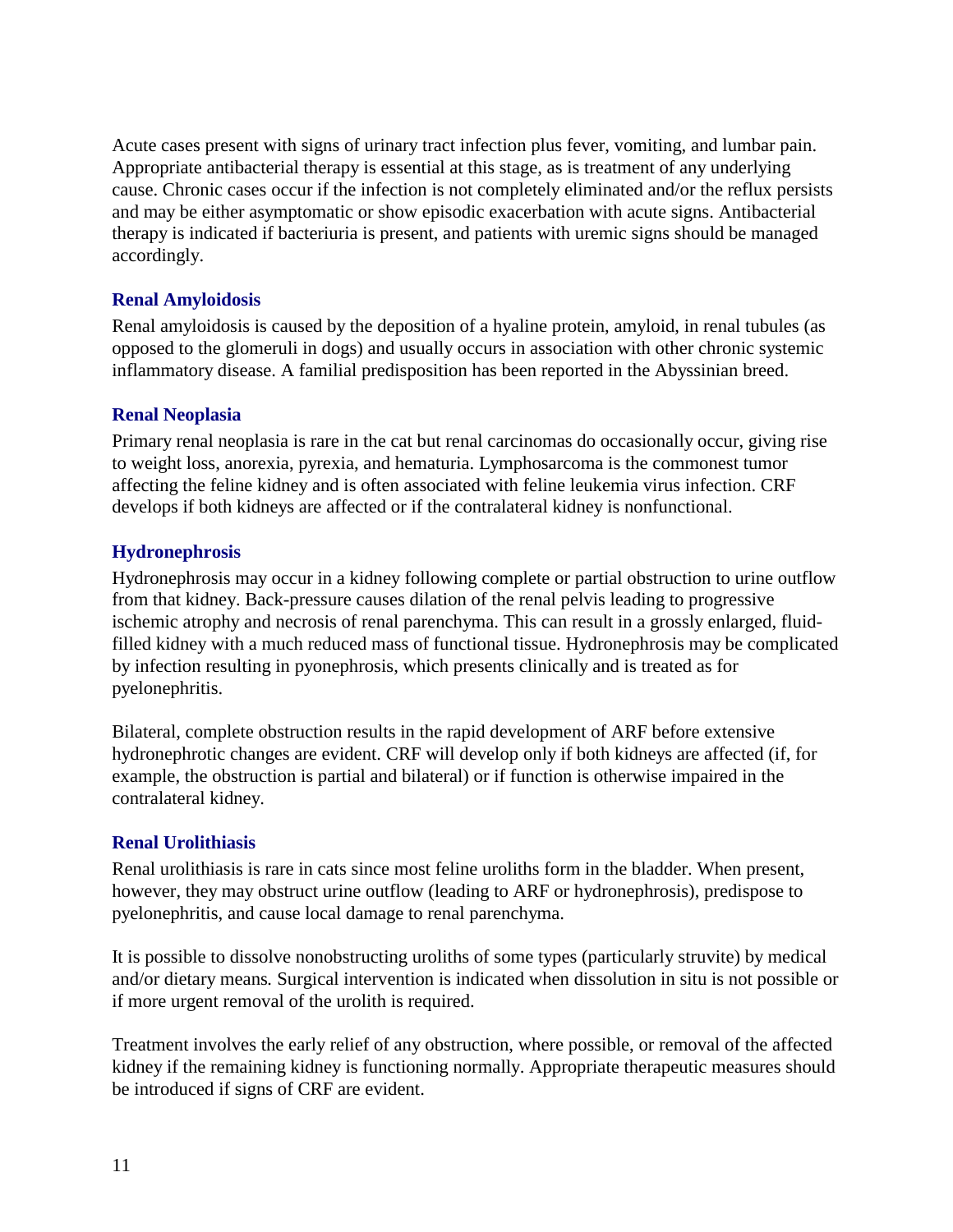### **Congenital Renal Disease**

Congenital renal disease can give rise to CRF in young cats (usually less than 24 months of age). Specific disorders include:

- **Agenesis of the renal cortex**
- **Renal fusion**
- **Polycystic kidneys** (more common in long-haired cats)
- **Hydronephrosis**

The dry form of *feline infectious peritonitis* may occasionally result in the formation of perivascular granulomas in the kidneys and the development of CRF. Affected kidneys are usually enlarged.

# *Pathophysiology*

Chronic renal disease results in a progressive loss of functional tissue. However, compensatory mechanisms help to maintain normal kidney function until approximately 65-75% of nephrons have been destroyed. A decline in GFR results in renal failure in which all of the functions of the renal parenchyma are impaired. The observed clinical and laboratory signs of CRF may be related to:

- **Disturbances of fluid balance**
- **Impaired excretion of nitrogenous metabolic waste products**
- **Impaired phosphorus homeostasis**
- **Impaired potassium homeostasis**
- **Impaired sodium homeostasis**
- **Failure to maintain acid-base balance**
- **Impaired erythropoietin synthesis**
- **Systemic hypertension**

In most cats, a progressive decline in renal function occurs, with patients ultimately dying of uremic complications.

#### **Disturbances of Fluid Balance**

Renal tubular damage in CRF impairs the animal's ability to concentrate urine, partly due to an insensitivity to ADH, which may occur with azotemia. Furthermore, the increased solute load (minerals and nitrogenous waste products) delivered to each surviving nephron, together with defective tubular reabsorption of sodium, results in an osmotic diuresis and increased water loss. This produces the characteristic polyuria and compensatory polydipsia of CRF.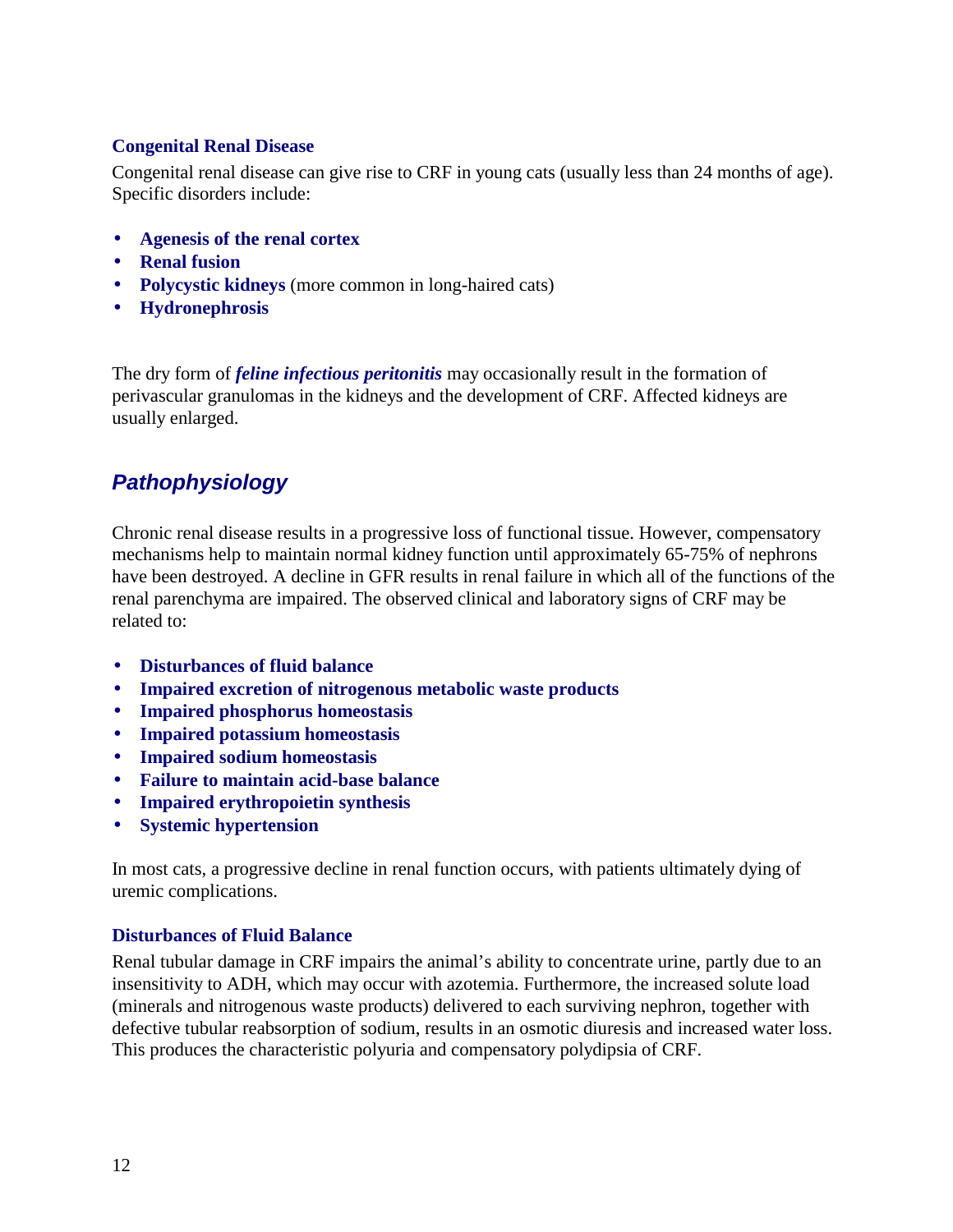In cats, however, this phenomenon is less pronounced than in dogs. Cats have a higher intrinsic urine-concentrating ability that appears to be maintained for longer in CRF. In addition, cats tend to urinate out of sight of their owners and thus polyuria may initially go unobserved. Restriction of water intake in the polyuric animal can lead to dehydration and a worsening of azotemia and may precipitate the onset of ARF. Urinary losses of water-soluble vitamins *(David's text)* are also increased in polyuric CRF.

### **Impaired Excretion of Nitrogenous Waste**

Reduced glomerular filtration results in the accumulation of metabolic waste products in plasma, particularly those related to the breakdown of proteins. Urea and creatinine are the main nitrogenous waste products that accumulate, resulting in azotemia. Although the importance of urea and creatinine as major uremic toxins is currently controversial, elevated concentrations (particularly urea) in blood may contribute to a number of observed uremic signs, including:

- **Polydipsia** and **polyuria**
- **GI signs**
- **Neurologic signs**

*Gastrointestinal signs,* including oral and GI ulceration, vomiting, and occasionally diarrhea, are multifactorial in origin. Uremic toxins may promote:

- **Hypergastrinemia,** leading to increased gastric acid secretion
- **Stimulation of the chemoreceptor trigger zone in the brain,** causing nausea and vomiting

*Neurologic signs* are quite important, particularly in the contribution they may make to anorexia, depression, nausea, and vomiting. PTH may be an important neurologic toxin in this respect. Occasionally, seizures ("uremic fits") may occur in the terminal stages of uremia and although the precise mechanism for this is unclear, hypocalcemia or calcium deposition in brain tissues have been implicated.

### **Hyperfiltration**

With the progressive destruction of functional nephrons in renal disease, surviving nephrons undergo a compensatory response characterized by:

- **Glomerular hypertrophy**
- **Glomerular hypertension**
- **Glomerular hyperfiltration**

Initially, these adaptive changes are beneficial. By enhancing whole kidney GFR, they help to maintain renal function, provided that the kidneys are not subjected to undue physiologic stress. At this stage, the animal is said to be in *compensated renal failure*.

However, these sustained adaptive changes may also be detrimental since they are thought to induce glomerular sclerosis in the surviving nephrons and may therefore exacerbate renal injury.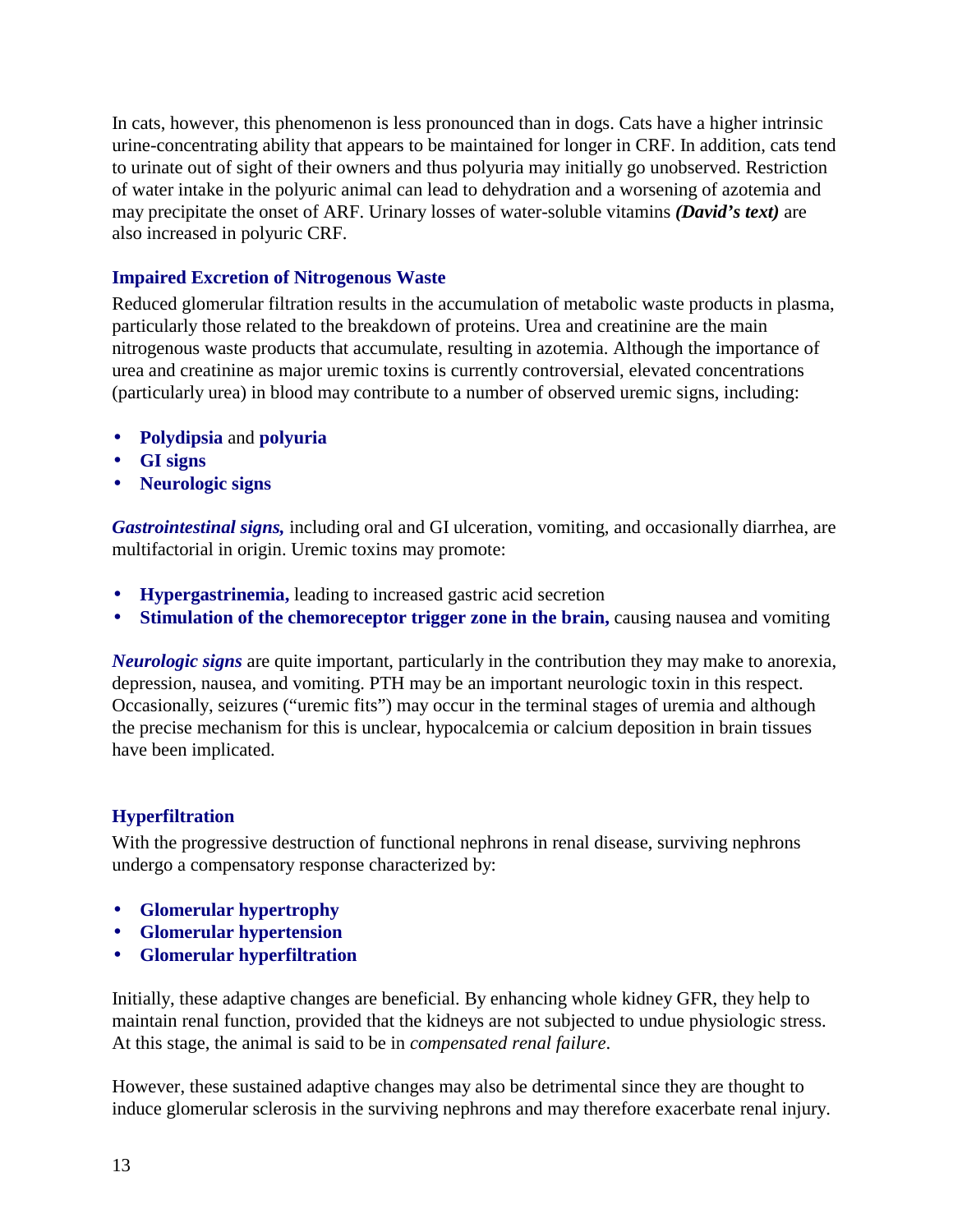The effect would be to further reduce GFR and thereby initiate a self-perpetuating cycle of events that may contribute to the progression of CRF.

As a result of the compensatory mechanisms, CRF is not clinically apparent until approximately 65-75% of nephrons have been destroyed. At this stage, factors that act to decrease GFR exceed the capacity of the damaged kidney to compensate and whole kidney GFR is reduced.

*Glomerular hypertrophy* is an increase in size of the glomerulus.

*Glomerular hypertension* describes an increase in glomerular capillary pressure that may arise independently of systemic hypertension.

*Glomerular hyperfiltration* is an increase in single nephron GFR.

### **Impaired Mineral Homeostasis**

### *Impaired Phosphorus Homeostasis*

Hyperphosphatemia due to impaired renal phosphate excretion will occur when GFR drops to about 20% of normal. Raised serum phosphorus can result in renal mineralization secondary hyperparathyroidism and potentially to the progression of renal damage.

*Renal mineralization* appears to be common in cats with CRF and may be an important factor in progression of the disease. Soft tissue mineralization occurs, even in the healthy animal, when the concentrations of calcium and phosphorus in plasma exceed the solubility product of calcium-phosphate salts.

In addition, PTH promotes uptake of calcium into cells, which, if excessive, can cause cell death. Renal tubular cells are particularly susceptible to these toxic effects because they have high numbers of PTH receptors. Subsequently, as serum phosphorus concentration rises, precipitation of calcium-phosphate occurs in tubule lumens, which contributes to further renal damage.

Hyperparathyroidism may thus promote a vicious cycle of cell death leading to decreased renal ability to contribute to phosphate homeostasis, increased PTH levels, and the loss of more renal tissue.

### *Impaired Potassium Homeostasis*

Hypokalemia has been shown to be the most common electrolyte abnormality in cats with CRF. Increased urinary potassium losses may represent a primary renal abnormality peculiar to cats with CRF and can lead to potassium depletion if compounded by decreased dietary potassium intake. Acid-base balance will also affect distribution of potassium between intra- and extracellular compartments of the body. Diets that promote acidic urine, particularly if they are marginal in potassium content, may induce hypokalemia in cats and should be avoided in animals with CRF.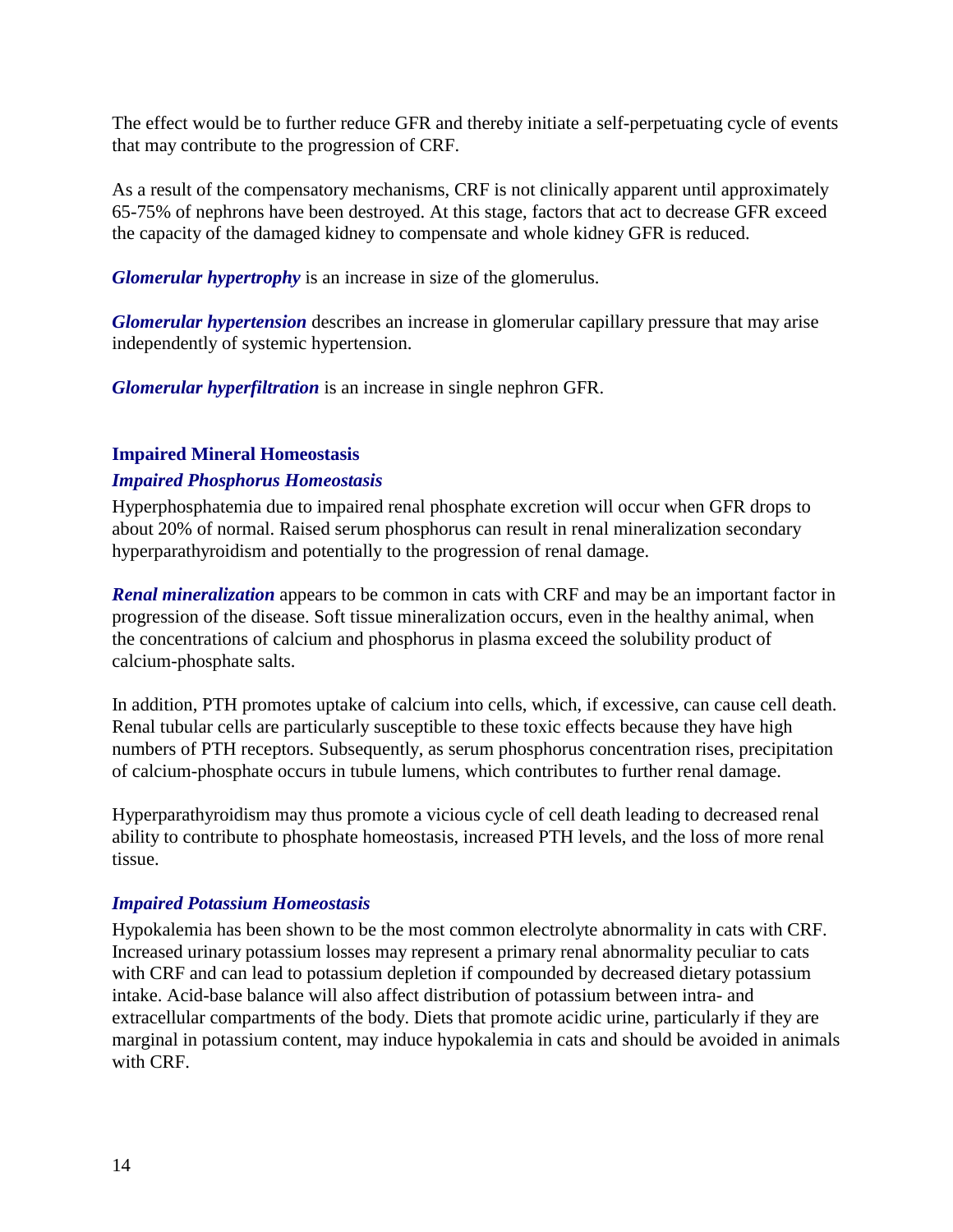Hypokalemia may be an important cause of muscle weakness in cats with CRF, but it is also thought to adversely affect renal function and thus contribute to the progression of renal damage.

A number of cats in CRF are hyperkalemic, and this may be a reflection of the severity of renal insufficiency. This emphasizes the need for monitoring of potassium status in cats with CRF and adjusting intake on an individual basis.

### *Impaired Sodium Homeostasis*

Sodium homeostasis is maintained primarily by the kidneys. In the diseased state, as GFR falls, each surviving nephron increases its fractional excretion of sodium to cope with the increased load. In general, this response is adequate to maintain sodium balance until the condition is very advanced. However, the ability of the kidney to adapt to changes in sodium intake becomes progressively limited as the disease advances.

Retention of sodium is likely to contribute to the development of systemic hypertension, the consequences of which include:

- **Left ventricular hypertrophy**
- **Neurologic abnormalities**
- **Ocular lesions**
- **Progression of renal damage**

### **Renal Secondary Hyperparathyroidism**

Renal secondary hyperparathyroidism occurs as a result of a sustained increase in secretion of PTH. Hyperphosphatemia contributes to the synthesis and release of PTH, which is promoted by:

- Decreased calcitriol levels
- Hypocalcemia
- Direct influence of phosphorus on parathyroid gland



Diagram of Development of Renal Secondary Hyperparathyroidism.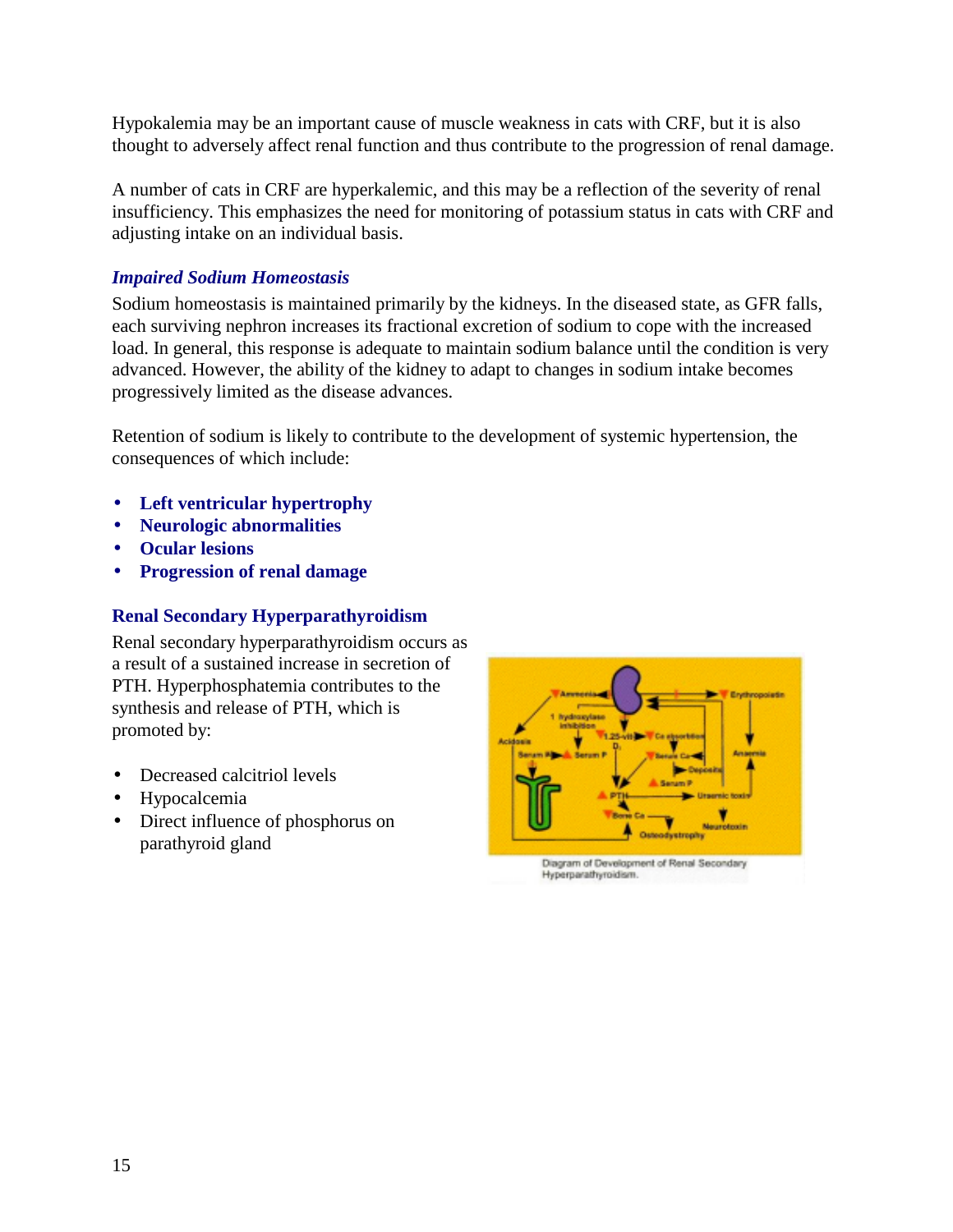In the healthy animal, PTH helps to normalize elevated serum phosphorus by depressing tubular reabsorption of phosphate. In CRF, however, this homeostatic mechanism is unable to control serum phosphorus concentration and sustained PTH release becomes an undesirable effect. PTH is thought to be an important uremic toxin, which may contribute to:

- **Anemia**
- **Neurotoxicity**
- **Dyslipoproteinemia**
- **Insulin resistance**
- **Renal osteodystrophy**
- **Promotion of soft tissue calcification**
- **Progression of renal damage**

### *Decreased Calcitriol Levels*

In CRF, production of calcitriol  $(\alpha - 1, 25)$  colecalciferol) is reduced because:

- Elevated serum phosphorus inhibits the activity of the enzyme 1--hydroxylase in the kidney
- Synthesis of the enzyme is decreased owing to a reduction in functional renal mass

### *Hypocalcemia*

Serum calcium levels are tightly regulated by the combined actions of calcitriol, PTH and calcitonin. Hypocalcemia can, however, occur in some cats with CRF as a result of:

- **Decreased intestinal absorption** due to low calcitriol levels
- **Decreased dietary intake** following anorexia
- **Deposition of calcium-phosphate complex** in tissues, which reduces serum ionized calcium. This is unlikely to occur unless serum phosphorus levels are very high, as in advanced CRF**.**

Elevated serum calcium may be present in some advanced cases of CRF because the negative feedback mechanism by which hypercalcemia suppresses PTH secretion is impaired at low calcitriol concentrations.

### *Renal Osteodystrophy*

Renal osteodystrophy is characterized by an increased osteoclastic resorption of bone due to increased PTH (in an attempt to maintain circulating calcium levels) and its replacement with fibrous tissue. Its effects are most marked in the bones of the skull giving rise to soft "rubber" jaws, loosening of teeth, and, in the young animal, facial hyperostosis.

Mobilization of calcium and phosphate from bone in renal osteodystrophy may promote soft tissue calcification by raising serum concentrations of ionized calcium and inorganic phosphate.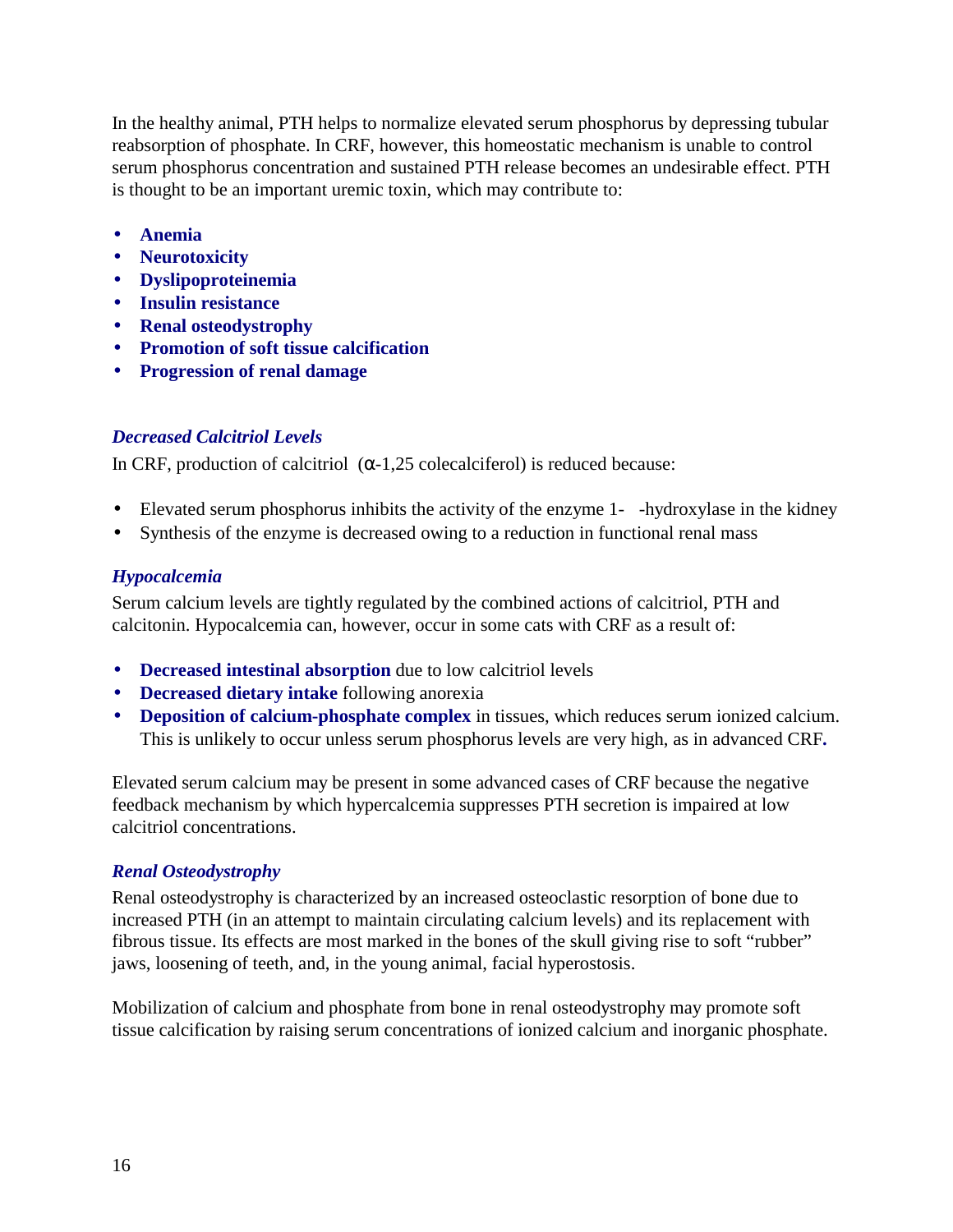#### **Failure to Maintain Acid-Base Balance**

Renal failure results in a decreased capacity for renal excretion of hydrogen ions, primarily as a result of reduced renal mass. The loss of functional tissue results in impaired tubular reabsorption of bicarbonate, potentially leading to acid retention and metabolic acidosis.

Metabolic acidosis is common in cats with CRF and may be an important factor in progression of renal failure. With sustained acidosis, generation of ammonia (as a urinary buffer) in intact nephrons is increased. High tissue concentrations of ammonia have toxic and inflammatory effects and may contribute to progressive renal injury. Metabolic acidosis may also be associated with lethargy, inappetence, vomiting, and capillary fragility.

Metabolism of proteins, particularly animal proteins with a high content of sulfur amino acids, increase the acid load for renal excretion. Dietary protein restriction may therefore help to alleviate metabolic acidosis. In addition, diets that promote acidic urine, such as those used for the management of struvite urolithiasis*,* should be avoided in animals with CRF.

### **Impaired Erythropoietin Synthesis**

Normocytic normochromic anemia is common in cats with CRF, and its degree of severity is an important indicator of chronicity of renal failure. Although it is often overlooked in practice, anemia may contribute significantly to clinical signs of CRF, including:

- **Lethargy**
- **Weakness**

It is a multifactorial problem but the principal cause is reduced production of erythropoietin.**.** 

Other contributory factors, mediated by accumulated uremic toxins, include:

- **Further suppression of bone marrow**
- **Reduced red blood cell survival**
- **Platelet defects**
- **GI ulceration and bleeding**

# *Progression of Chronic Renal Failure*

In most cats, CRF is a progressive condition, although a small number will remain stable or even improve over time. Ongoing primary renal disease may be responsible for progression in some cases, but secondary factors, operating independently of the primary disease, have also been implicated. These factors may initiate a self-perpetuating cycle of events that promote further renal injury and a continued decline in function. They include:

- **Failure to regulate phosphorus**
- **Glomerular hypertension**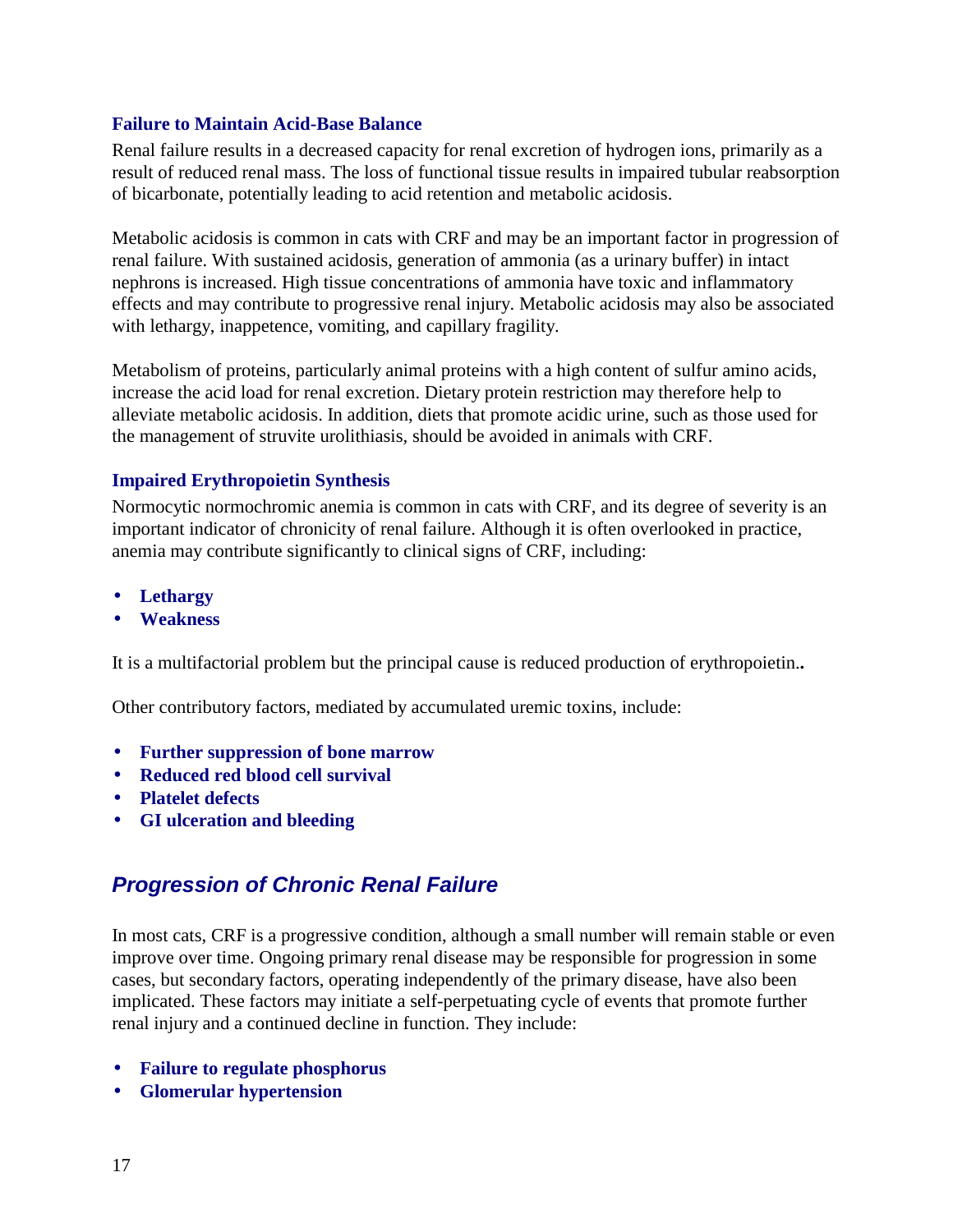- **Systemic hypertension**
- **Metabolic acidosis**
- **Hypokalemia**
- **Renal inflammation**

A number of these factors can be influenced by dietary management.

#### **Uremic Toxins**

Uremic toxins are those substances that are responsible for the production of clinical signs associated with uremia.

The major uremic toxins are now thought to include:

- **Parathyroid hormone**
- **Urea**
- **Aliphatic amines**
- **Polyamines**

Urea is thought to be of minor importance as a uremic toxin, but is important as a marker of uremia. Creatinine is considered nontoxic.

# *Clinical Signs*

Presenting clinical signs are likely to include:

- Anorexia and weight loss
- Lethargy and weakness
- Pallor and/or ulceration of mucous membranes
- Vomiting and perhaps diarrhea
- Small, end-stage kidneys or enlarged kidneys due to hydronephrosis, pyelonephritis or renal neoplasia.
- Polyuria and polydipsia (less common than in the dog)

Some cases may also exhibit:

- Neurologic signs
- Osteodystrophy
- Ocular lesions associated with systemic hypertension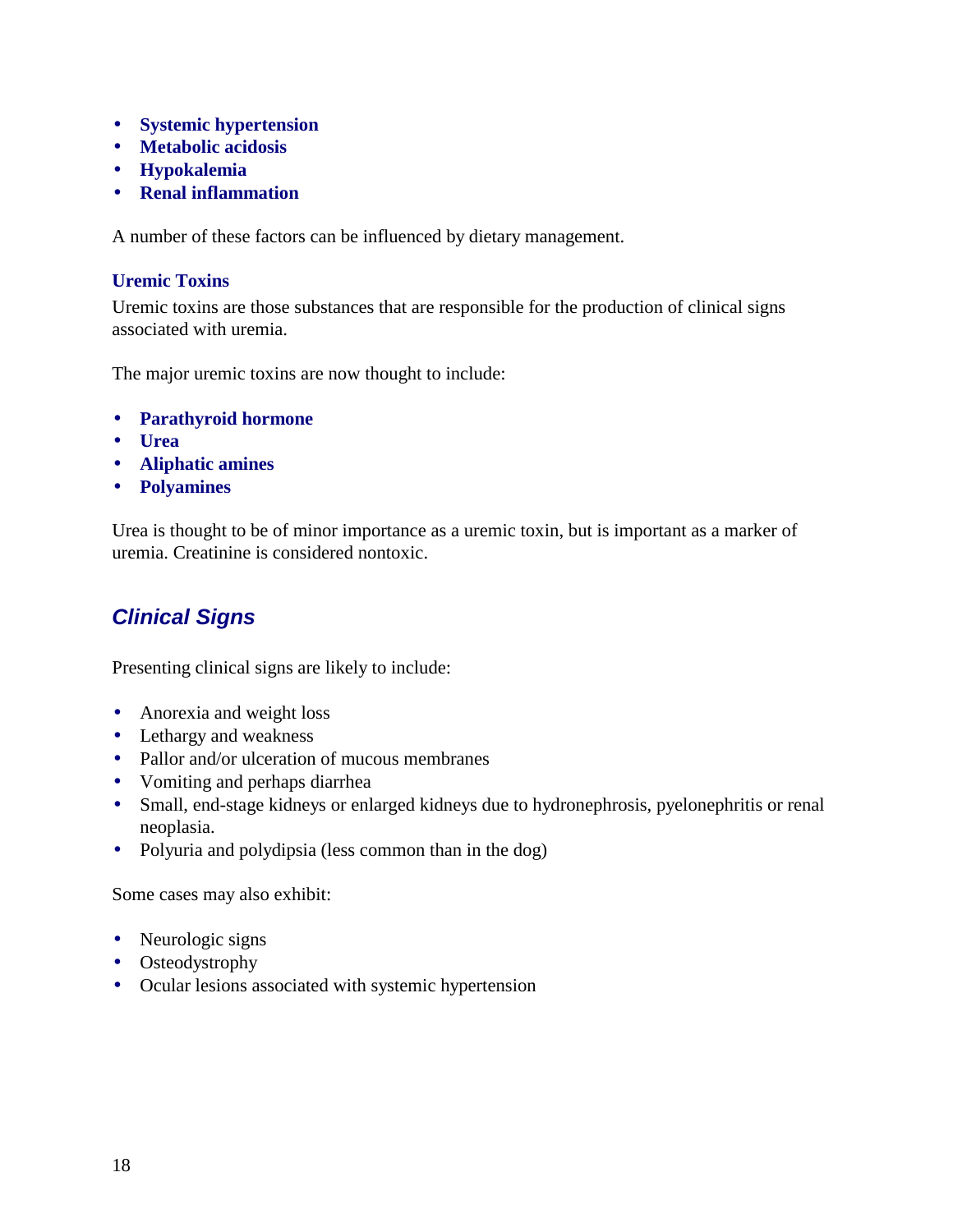# *Diagnosis*

Diagnosis of CRF is based on the chronic (>2 weeks) presence of azotemia (of renal origin) and uremic signs. It is important to differentiate ARF from CRF*,* but findings that are suggestive of chronic disease include the presence of normocytic normochromic anemia and evidence of small kidney size and renal osteodystrophy.

# **MANAGEMENT**

Dietary manipulation is a cornerstone in the conservative medical management of CRF and represents an important aspect of the therapeutic strategy. Where an underlying primary disease has been identified or if pre- or post-renal components are involved, specific therapy to correct these may be possible. Additional supportive measures may include, where appropriate:

- Maintenance of normal hydration through the provision of unlimited access to drinking water or via intravenous fluid replacement in cases of persistent vomiting
- Avoidance of nephrotoxic drugs
- Avoidance of stress
- Phosphorus binders
- Demulcent mouth washes and  $H_2$  antagonists, such as ranitidine, to alleviate GI disturbances
- Administration of sodium bicarbonate to correct metabolic acidosis
- Supplementation with calcitriol and calcium
- Erythropoietin
- Institution of antihypertensive therapy
- Anabolic agents
- Anticonvulsant therapy
- Antibiotic therapy if infection is present

While it is not possible to effect a cure in CRF patients, appropriate medical management can result in good quality of life for the patient for months to years. Early diagnosis and treatment of CRF may improve long-term survival, but owner recognition of potential problems may be delayed because early clinical signs may be relatively subtle in cats. Detection of early cases may be facilitated through routine blood and urine analyses in the older animal.

### **Dietary Management**

It is possible to influence the progression and effects of CRF by dietary manipulation. The goals may be summarized as follows:

- To meet the animal's nutrient and energy requirements
- To ameliorate clinical signs of uremia by reducing protein catabolites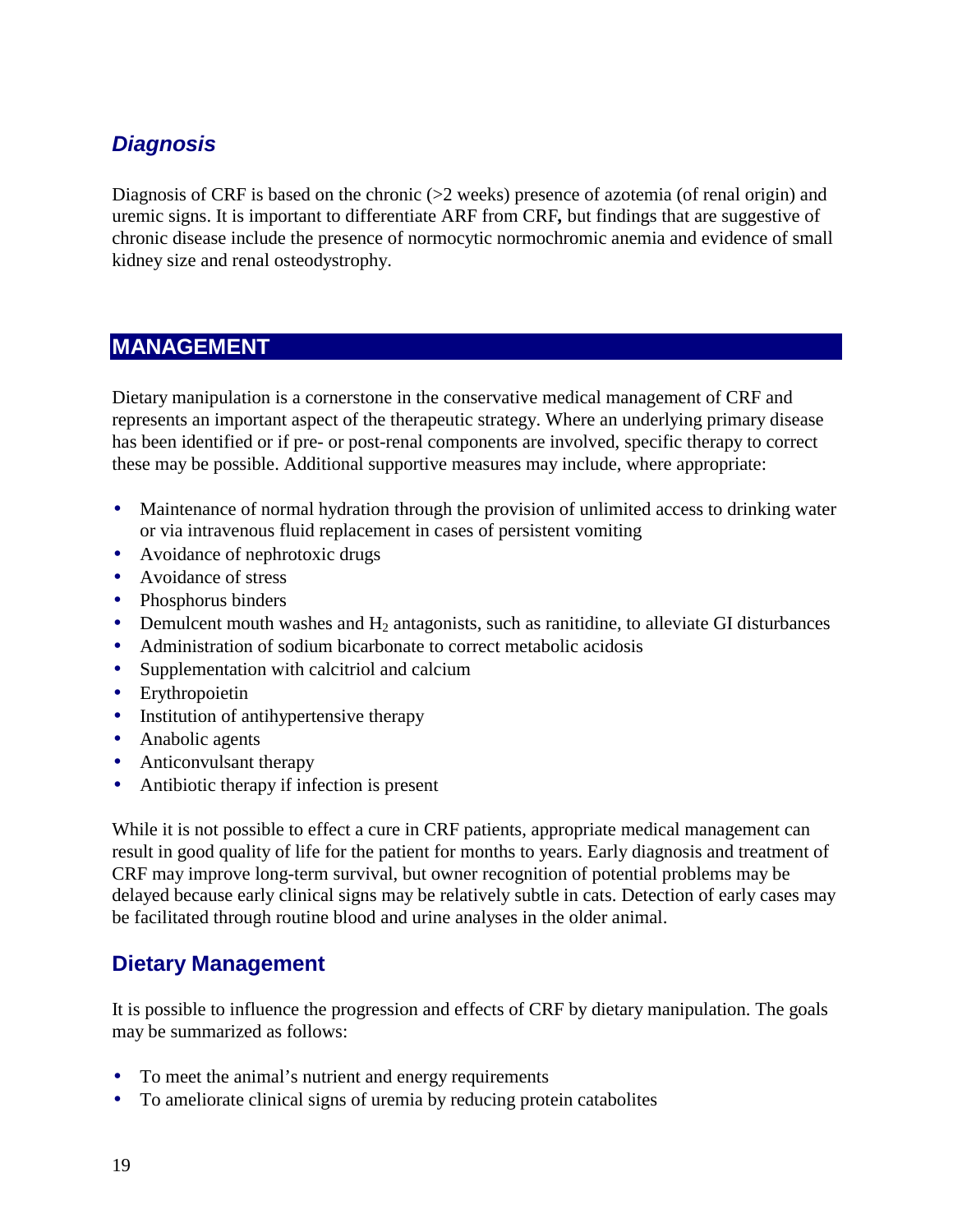- To minimize electrolyte, vitamin, and mineral disturbances
- To try to slow progression of renal failure
- To decrease hyperphosphatemia and minimize secondary hyperparathyroidism

Since many of the clinical signs related to CRF are associated with the accumulation of toxic protein catabolites and failure to excrete phosphorus, the emphasis in dietary therapy is on modification of the phosphorus and protein contents of the diet. However, other dietary components to be considered include potassium, calcium, sodium, and water-soluble vitamins, together with the dietary energy content and fat.

# *Phosphorus*

Dietary phosphorus should be restricted. Dietary phosphorus restriction is an important part of management of CRF and may slow progression of renal failure, even though the mechanisms are not fully understood. It is likely that the beneficial effects are related to a reduction in phosphorus retention that helps to limit:

- **Renal mineralization**
- **Secondary hyperparathyroidism**

Phosphorus restriction should therefore be initiated early in the course of CRF and should be considered for any cat with azotemia shown to result from primary renal failure.

Dietary therapy aims to normalize serum phosphorus concentration and control secondary hyperparathyroidism. Further control of hyperphosphatemia may be obtained with the use of oral phosphorus-binding agents, which should always be administered with food.

If phosphorus-binding agents do not achieve the goal of normalizing PTH concentrations, consideration should be given to supplementation with calcitriol. A once daily oral regimen at an average dose of 2.5 ng/kg has been recommended for cats. If calcitriol therapy is initiated, it is essential that serum calcium and phosphorus concentrations are monitored regularly.

# *Protein*

Restriction of dietary protein is beneficial in uremic patients. Restriction of dietary protein is of clinical benefit in uremic patients since this:

- Minimizes the accumulation of protein catabolites
- Helps to limit the intake of dietary phosphorus
- Reduces the protein-related solute load on the failing kidneys, thereby lessening the severity of polydipsia/polyuria
- Decreases the acid load, which may help to control metabolic acidosis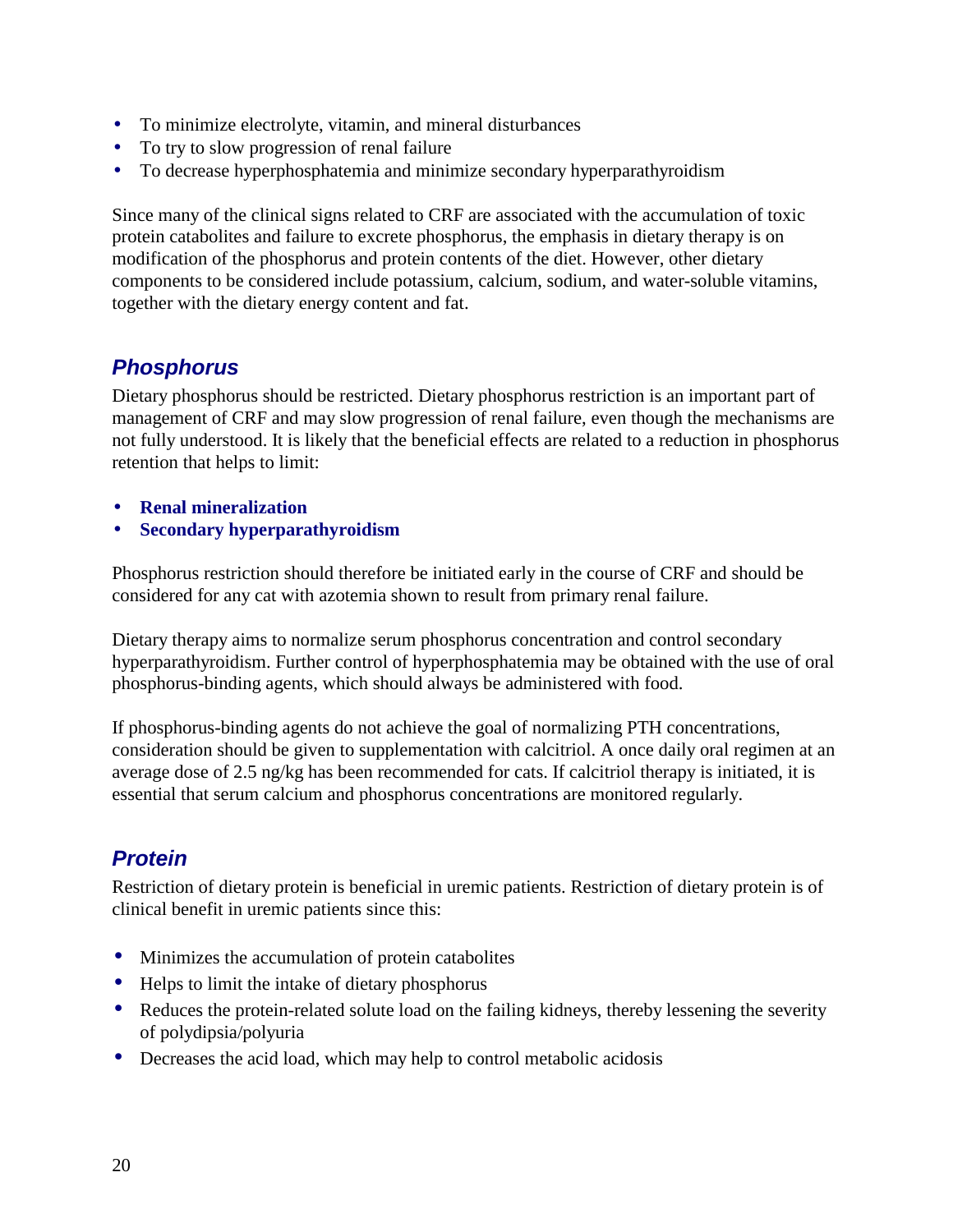Nevertheless, excessive protein restriction is to be avoided since this can result in protein malnutrition and the catabolism of endogenous proteins. Uremia is a catabolic state that may adversely affect several aspects of protein metabolism. In addition, renal failure may lead to increased urinary losses of protein or specific amino acids. The protein requirements of cats in CRF have not been established but it is likely that they may be different, possibly higher, than those of the healthy animal. It is therefore important that high-quality protein sources are used in the formulation of restricted-protein diets to minimize the risks of essential amino acid deficiency.

Because of their unique metabolism of protein, cats are at greater potential risk of protein malnutrition than dogs when protein intake is restricted. Furthermore, extremely low-protein diets tend to be unpalatable to cats, which may reduce intake and further increase the risk of protein malnutrition. Diets for all cats with CRF should therefore be palatable and contain sufficient protein to meet the cat's nutritional requirements, which should not be less than 18- 20% of metabolizable energy in the diet.

It is not clear whether dietary protein restriction has any impact on the progression of renal failure in cats. Current recommendations are that *all* cats with azotemia of renal origin and moderate hyperphosphatemia (that persist following rehydration) should be fed diets that are restricted in phosphorus and moderately restricted in protein, even when they are not showing signs of uremia.

# *Energy*

Sufficient energy should be available from nonprotein sources to meet the patient's requirements. Feeding an energy-dense diet, in which the energy content is derived from nonprotein sources, minimizes tissue catabolism and helps to reduce nitrogenous waste production. Appetite is often poor in affected animals, so the energy density of the diet should be high to enable the animal to obtain its nutritional requirements from a relatively small volume of food. Fat is particularly useful in this respect, since it increases energy density and aids palatability of the diet. For this reason, canned diets designed to support cats with CRF tend to be high in fat.

# *Water-Soluble vitamins*

Dietary vitamin levels should be adequate to compensate for possible losses. Requirements for water soluble (B-complex) vitamins are increased in cats with CRF because of :

- Reduced intake (inappetence)
- Increased urinary losses in polyuric cases